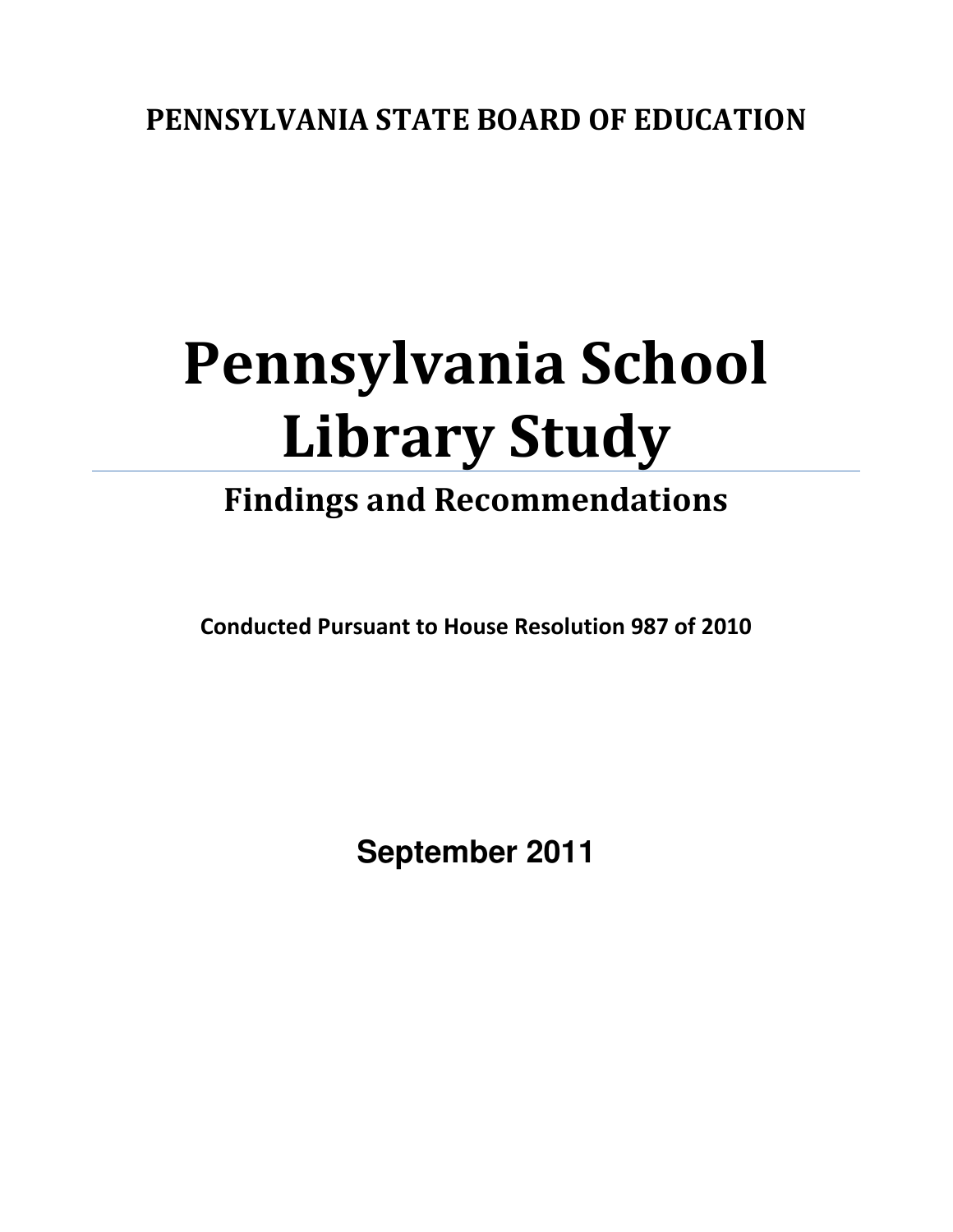# **State Board of Education Ad Hoc Committee on School Libraries**

 Mollie Phillips, Chair, Ad Hoc Committee Larry Wittig, Chairman, State Board of Education Connie Davis, Member, State Board of Education Karen Farmer White, Member, State Board of Education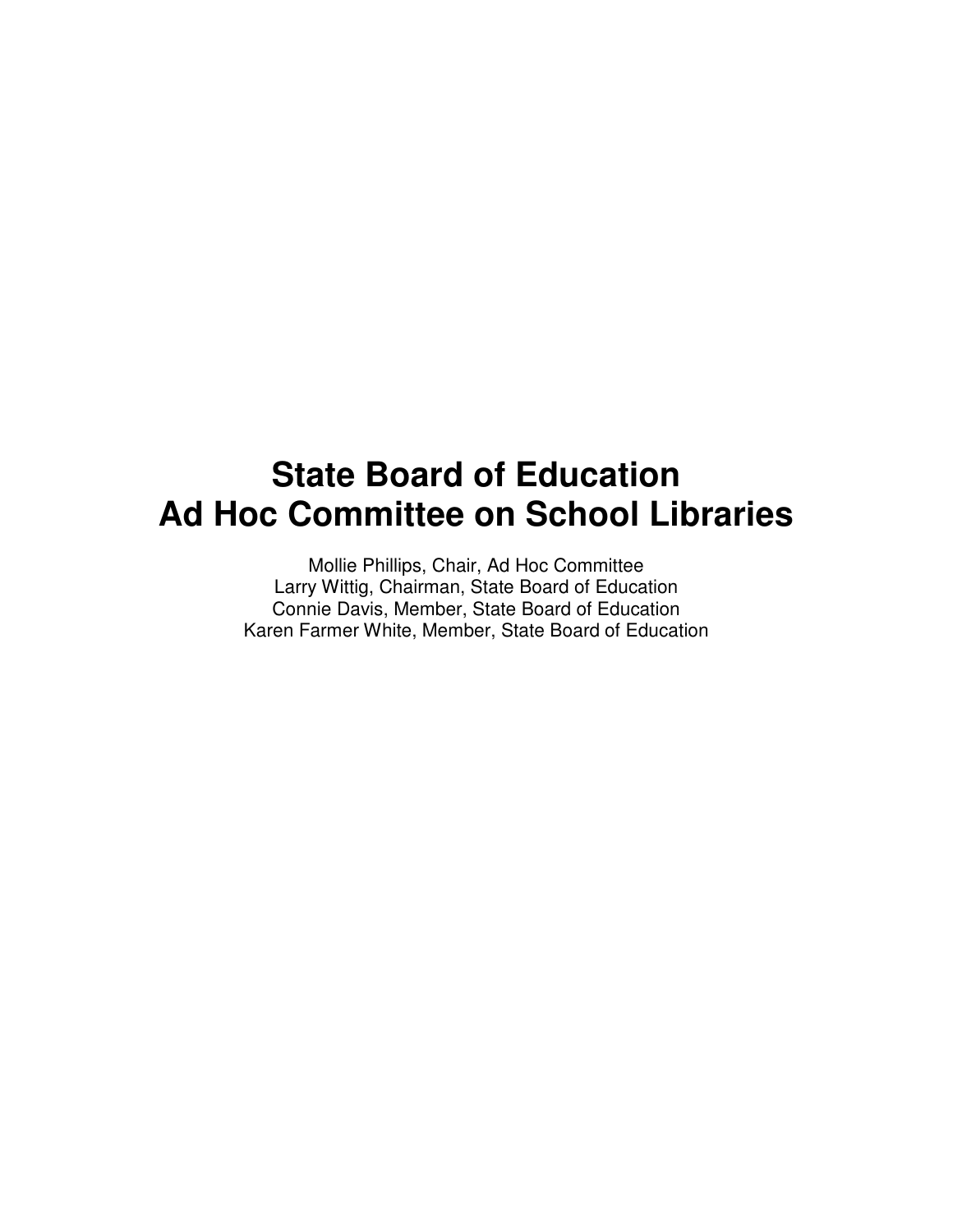### **Pennsylvania School Library Study: Findings and Recommendations**

### **Table of Contents**

| Sections Two: Certification of Professional Staffing and Library & Section Nine: |  |
|----------------------------------------------------------------------------------|--|
|                                                                                  |  |
|                                                                                  |  |
| Sections Five: Print and Electronic Resources and Section Six: Age & Condition   |  |
|                                                                                  |  |
|                                                                                  |  |
|                                                                                  |  |
|                                                                                  |  |
|                                                                                  |  |
| Appendix A: House Resolution 987 of 2010                                         |  |
| Appendix B: Survey Instrument                                                    |  |
| Appendix C: Survey Responses by Question                                         |  |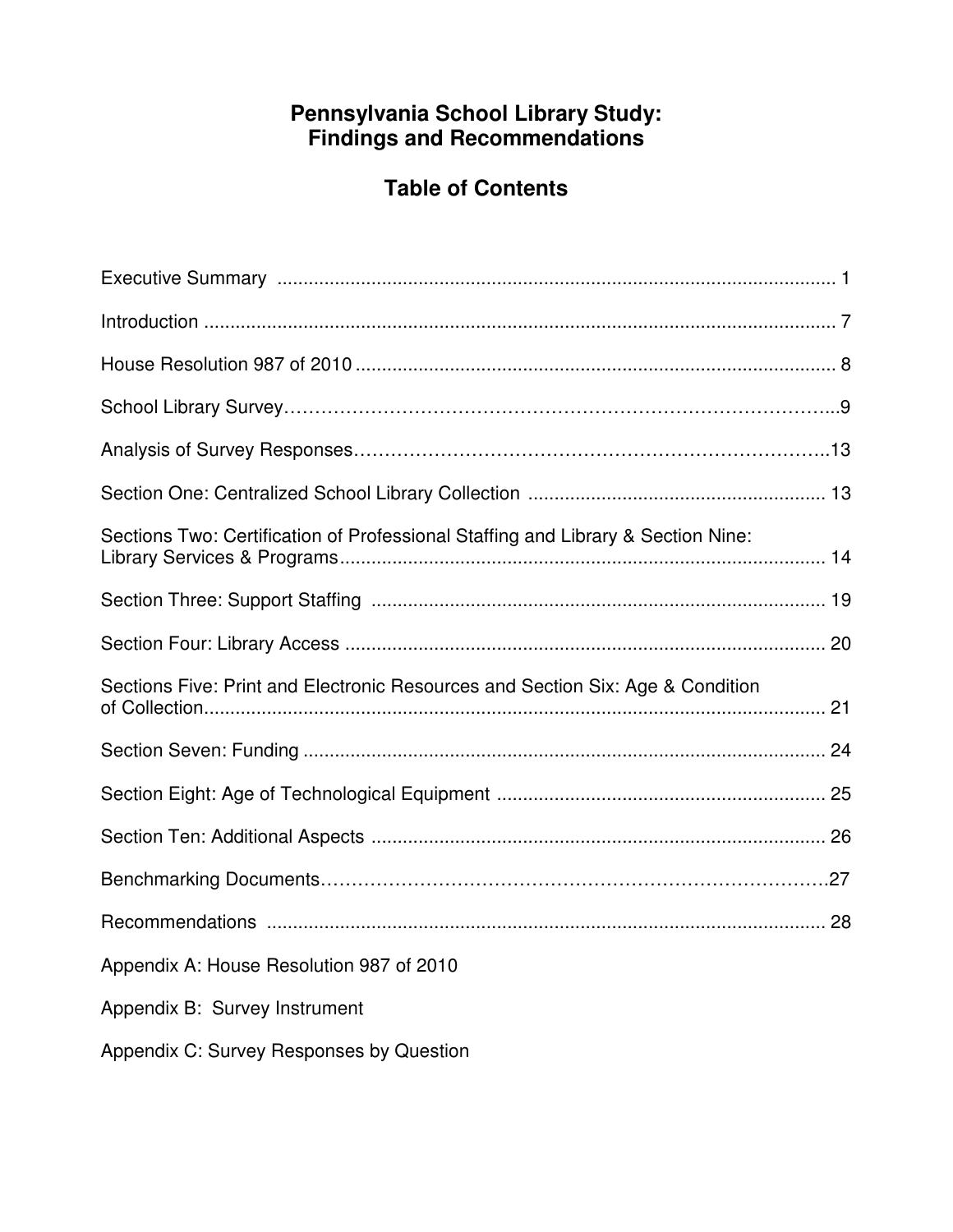### **Pennsylvania School Library Study: Executive Summary**

### <span id="page-3-0"></span> **House Resolution 987 of 2010**

 On October 5, 2010, the Pennsylvania House of Representatives unanimously adopted House Resolution 987, which encouraged the State Board of Education to undertake a quantitative study of the state of school libraries in Pennsylvania. The resolution charged the State Board to conduct a study of school library resources and services for students in kindergarten through grade 12, measuring and comparing funding, facilities, access to print and electronic resources, professional support and instruction in the use of information and research among the Commonwealth's public school districts and evaluating how funding and resources are allocated for school library services in relation to student and community circumstances.

 House Resolution 987 also urged the State Board to conduct at least three public roundtables to receive input on a draft of the study and its recommendations. To solicit comments about the draft study, the State Board of Education's Ad Hoc Committee on School Libraries conducted three roundtable meetings that were open to the public: September 13 at Parkland High School in Allentown, September 15 at Susquehanna Township High School in Harrisburg, and September 20 at Northwest Pennsylvania Collegiate Academy in Erie. A copy of the draft report and feedback from the three public roundtable meetings also was presented to the full State Board at its meeting on September 21.

### **School Library Survey**

 In order to conduct the analysis requested by House Resolution 987, the State Board needed to gather data on the status of school library programs and resources across the Commonwealth since such data was not currently available. To collect the necessary data, the Board developed a survey instrument in consultation with the Pennsylvania Department of Education and the Pennsylvania School Librarians Association. All school districts, charter schools and career and technical centers were asked to complete the survey electronically via SurveyMonkey in order to help inform the results of this study.

### **Tabulating Survey Responses**

 In July 2011, the State Board of Education contracted with the University of Pittsburgh to compile and analyze results of the survey and to draft potential recommendations based on that analysis for consideration by the Board and for discussion at public roundtables held across the Commonwealth.

 Before survey responses could be tabulated and analyzed, the basic demographic data for each school and each school district that participated in the survey needed to be verified and, in some instances, corrected using data provided by PDE's Pennsylvania Information Management System (PIMS).

### **Summary of Survey Results**

 The survey instrument contained 49 questions that were organized into 10 sections: Centralized School Library Collection; Certification of Professional Staffing; Support Staffing; Library Access; Print and Electronic Resources; Age and Condition of Collection; Funding; Age of Technological Equipment; Library Services and Programs; and Additional Aspects.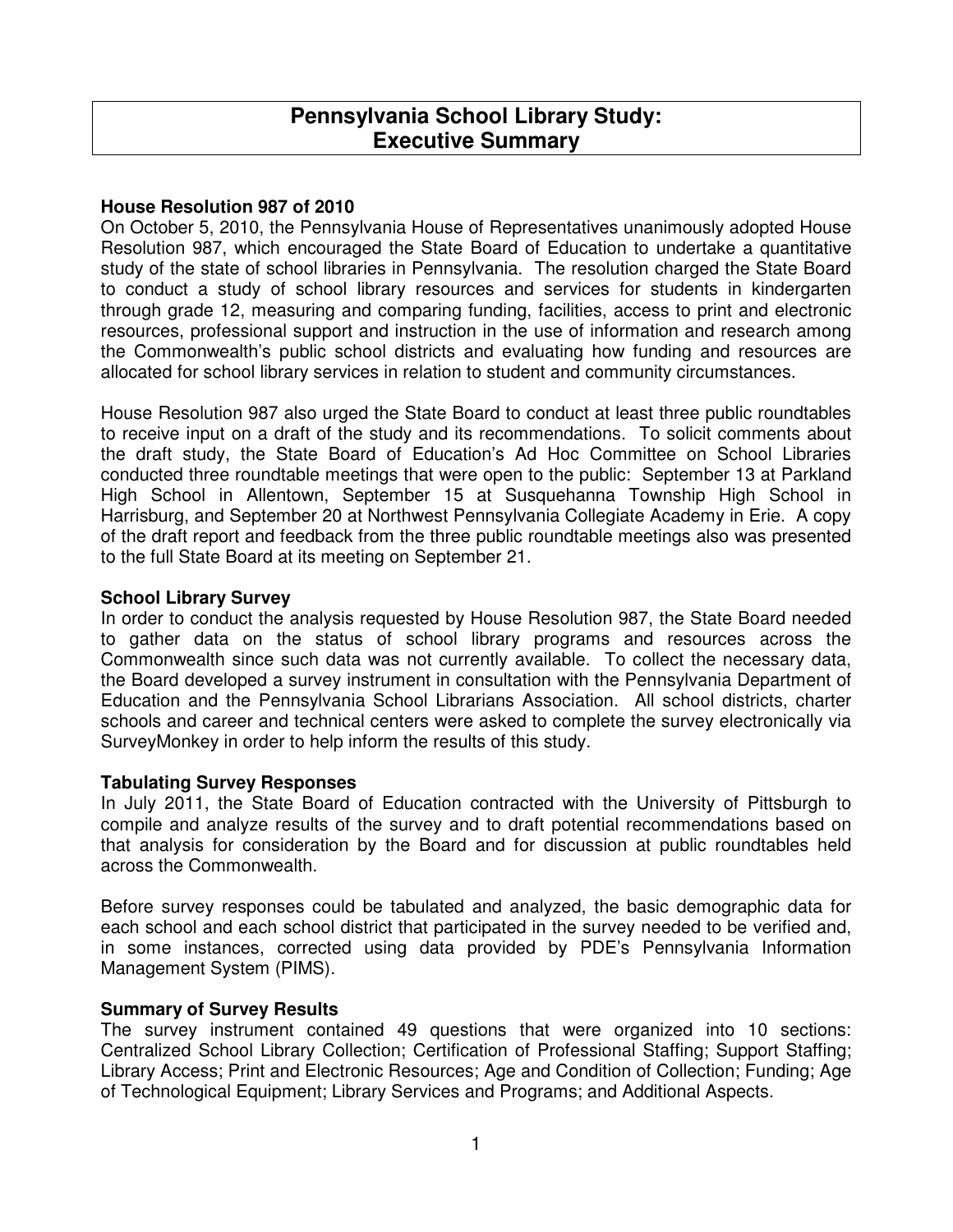In addition to the 10 sections of the survey that were developed to respond to information requested by House Resolution 987, the survey also included an introductory question that requested a profile of the school building for which the data was submitted.

 It should be noted that this analysis is based entirely on the responses made to the survey instrument by respondents from 2,204 schools (73% of schools in traditional public school districts, 16% of charter schools, and 14% of the comprehensive career and technical centers). Assumptions cannot be made about the 921 schools that did not participate in the study.

 This study provides a benchmark for school library programs in publicly-funded schools in Pennsylvania in the 2010-2011 school year. Because such a comprehensive study of Pennsylvania school libraries had not been conducted in the past, this study provides a baseline of data and establishes a benchmark for assessment of school library programs in future school years. It is important to note that these results provide a snapshot of the 2010 2011 school year only, and changes to school library programs that have occurred in the 2011 2012 school year are not represented in this analysis.

### **Representation of Schools and School Districts in the School Library Survey**

 Of the 500 Pennsylvania school districts, 389 districts (78%) participated in the survey, and of the 2,970 schools in those districts, 2,180 schools (73%) participated. Of the 141 charter schools in Pennsylvania, 22 schools (16%), including one cyber charter school, participated. Of the state's 14 Comprehensive Career and Technical Centers (CTCs), two CTCs (14%) participated.

#### **Representation of Schools Participating in the Survey by Grade Levels (Question 1b)**

 Nearly two-thirds of the schools responding can be described as elementary schools, which represent proportionally the larger number of elementary schools within a school district as compared with the smaller number of secondary schools. More than 15% of the schools represent middle-school grades and 16% of the schools represent high schools.

### **Section One Centralized School Library Collection**

 Of the 2,196 schools participating in the survey, 2,068 schools (94%) have a library with print and other resources for students and staff to borrow and use. Only 128 schools (6%) do not have a school library. Of the 128 schools with no library, 103 of these schools are in one district–the School District of Philadelphia. The majority of the 128 schools with no library within the school closed their libraries three to five or more years ago, citing as reasons the need for the library space to be used for other purposes and staffing and budget cuts.

### **Section Two: Certification of Professional Staffing & Section Nine: Library Services and Programs**

### **Number of Library Science K-12 Certified Librarians (Questions 5 & 8)**

 Section Two of the survey focused on the staffing of the school library in the 2010-2011 school year. Almost every school with a library in this survey (95%) has the services of a Library Science K-12 certified school librarian. Of the 2,068 schools with libraries in the survey, 89% of the libraries are staffed by one Library Science K-12 certified librarian; 6% are staffed by two Library Science K-12 certified librarians, and only nine are staffed by three Library Science K- 12 certified librarians, who are, with one exception, not all full-time. In 88% of libraries, professional staffing has remained constant over the past three years; only 9% indicated a decrease in staffing over the past three years.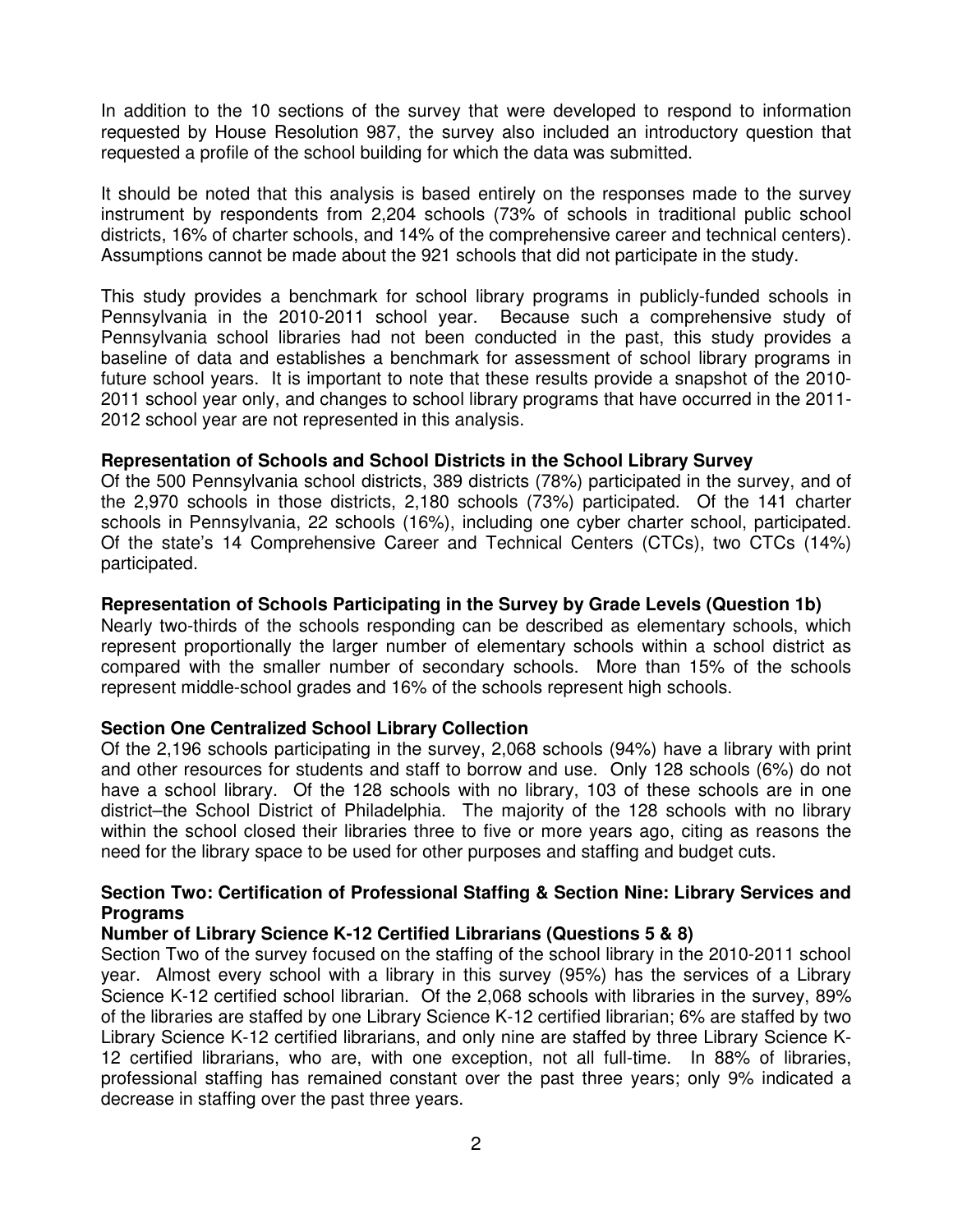Of the 2,068 schools, 5% do not have a Library Science K-12 certified librarian staffing the library; eight of these schools are charter schools, one of which has no library. Three of the schools are middle schools, one with no library. Of the remaining schools, 21 are in the School District of Philadelphia, and 11 are in the School District of Erie. The majority of schools with no Library Science K-12 certified librarian serving as the school librarian are elementary schools.

#### **Hours Per Week Library Science K-12 Certified Librarians Work (Question 6)**

 At least 44% of the Library Science K-12 certified librarians can be considered full-time because they work 36+ hours per week. An additional 23% of librarians work between 30-35 hours per week or nearly full-time or full-time depending upon the number of hours defined as full-time by the school district contract. In 23% of libraries, the librarian works 10 to 19 hours per week. It is possible that these librarians serve more than one school or have other responsibilities in the school.

### **Collaboration & Hours of Instructional Planning with Colleagues (Questions 45 & 46)**

 Nearly two-thirds of librarians with Library Science K-12 certification do not have a designated time within their schedules allocated by the principal or by the district contract to plan with classroom teachers on student-focused instructional units. A majority of librarians (61%) spend less than one hour per week meeting with teachers to plan instruction, and an additional 28% spend 1 to 2 hours in such planning. Only 3% of librarians–almost all in middle and high schools–spend more than 3.25 hours per week planning with teachers. Libraries at these levels make a much greater use of flexible scheduling.

#### **Librarian Instruction, Schedule Type & Group Visits (Questions 39, 40 & 42)**

 The school librarian is a certified teacher of information literacy and an instructional partner with other teachers. More than half of the librarians (58%) spend between 6-21 hours per week delivering instruction to students. Of these librarians, 55% work with classes on a fixed schedule; the great majority of libraries with fixed schedules are in elementary schools. Only 28% of libraries use flexible scheduling, in which teachers and librarians work together to schedule classes when it is most appropriate for the class to learn in the library. In two-thirds of the libraries, between 11 and 30 classes and small groups visit the library during a typical week.

#### **Librarian Engagement in Student Reading Activities**

 Another critical responsibility of librarians is motivating students to read; the majority of librarians (59%) spend 1-10 hours per week engaging students in reading motivation, and approximately one-quarter of librarians spend between 11-20 hours per week motivating students to read through reading-related activities.

#### **Librarian Committee Service & Non-Library Related Duties (Questions 41 & 47)**

 Almost every librarian serves on school committees, and many serve on multiple committees. School librarians serve most often on grade-level and departmental committees, with 40% of librarians serving on these committees in their buildings.

#### **Information Literacy Curriculum (Question 44)**

 Information literacy competencies are most effectively taught by librarians to students when embedded in content-area, standards-based units of study through teacher-librarian collaboration. More than half of the librarians use a written, local-board-approved, sequenced K-12 information literacy curriculum that has been written or revised since 2005-2006. An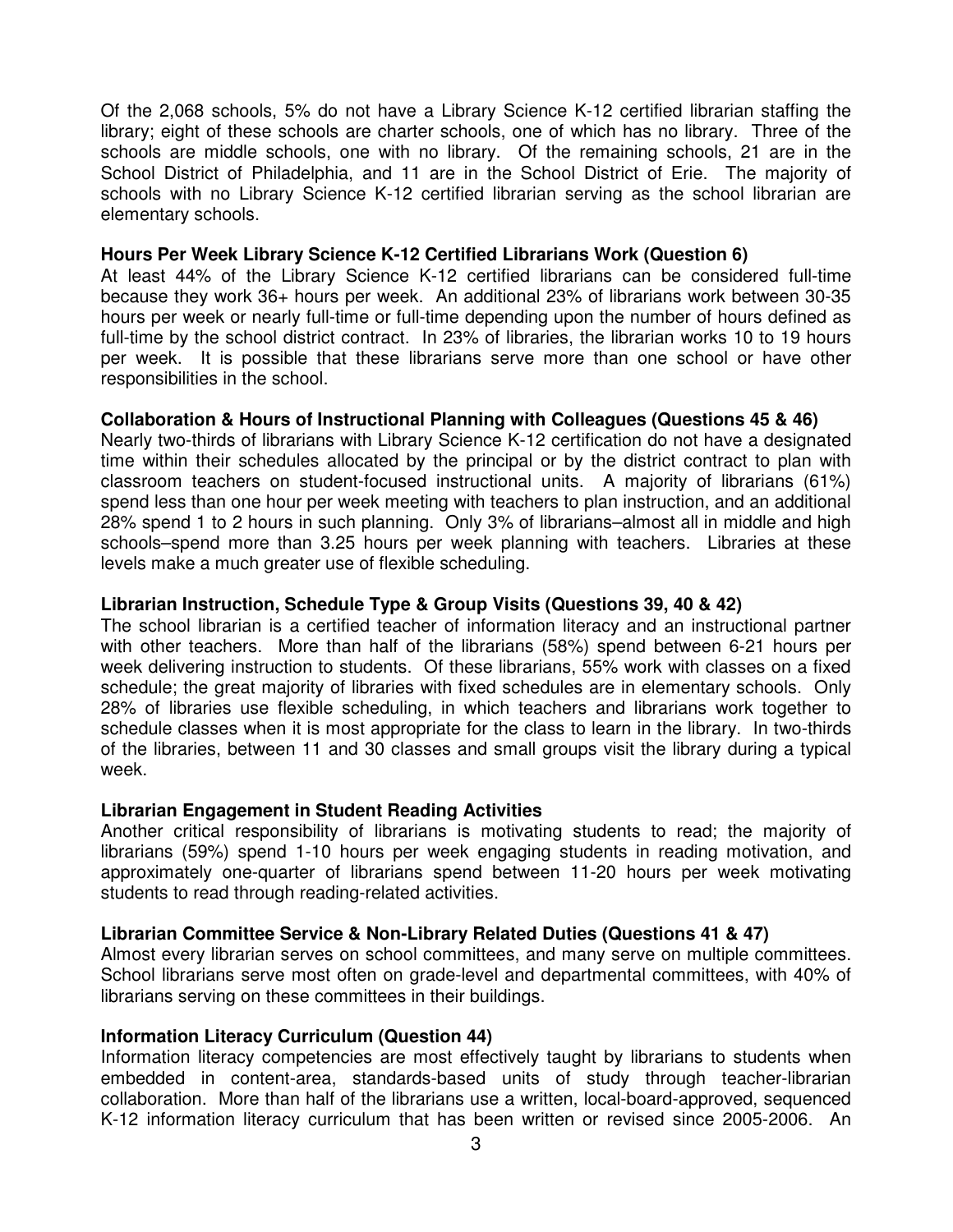almost equal number of librarians do not use a written or a sequenced curriculum for grades K-12 or use an information literacy curriculum that is more than five years old.

### **Professional Development Opportunities (Question 48)**

 More than three-fourths of librarians are given annual opportunities to participate in professional development outside the district.

### **Section Three: Support Staffing (Questions 11-14)**

 The presence of support staff in a school library allows the school librarian to focus on the critical responsibilities of collaborating with teachers and motivating students to read. Library aides carry out the many routine, daily tasks in a busy school library: circulation, attendance, processing resources, and record keeping. More than 60% of school libraries employ one support staff member working under the direction of the Library Science certified school librarian, and an additional 9% (in high schools) employ between 2 and 5+ support staff. Nearly one-third of the libraries have no library support staff. The overwhelming majority of schools (74%) use no volunteers to help in the library. Of the libraries that use volunteers (24%), most are elementary school libraries that use between 1 and 10 volunteers per week.

### **Section Four: Library Access (Questions 15-17)**

 Student and teacher access to the school library and the services of a school librarian throughout the school day are basic to an effective school library program. In slightly more than half the schools, students and teachers have access to a library staffed by a Library Science K-12 certified school librarian full-time during the hours of the student school day. In about 10% of the schools, students and teachers have such access to a librarian only 1-2 hours per day. Half of all libraries (1,023) are not open to students beyond the student school day.

### **Section Five: Print & Electronic Resources (Questions 18-26) Section Six: Age & Condition of Collection (Questions 27-32)**

 The number of items in a collection is important in determining if there are sufficient resources for students; the types of resources included in the collection are important for representation of different kinds of information as well as appeal to different types of students and the currency of the resources is important in determining their usefulness.

 Overall, the majority of print book collections range in size between 5,000 and 15,000 volumes. More than half of the library collections provide between 16 and 30 books per student. Guidelines for Pennsylvania School Library Programs state that elementary school library collections should have 20 volumes per student as a minimum, 25 volumes as a standard and 30 as exemplary. Middle schools and high schools should have 15 volumes as a minimum, 20 volumes as a standard and 25 volumes as exemplary.

According to Guidelines, titles should be "useful," meaning current, accurate and meeting student needs. The Guidelines recommend that the average age of the book collection not exceed 10 years. More than three-fourths of libraries report total book collections with an average copyright age within the past twenty-five years.

### **Magazines and Newspapers (Question 20)**

 Almost three-fourths of libraries subscribe to 20 or fewer magazines and newspapers, and 14% of the libraries have no magazine or newspaper subscriptions. The Guidelines establish a minimum number of subscriptions for elementary libraries at between 16 and 21, for middle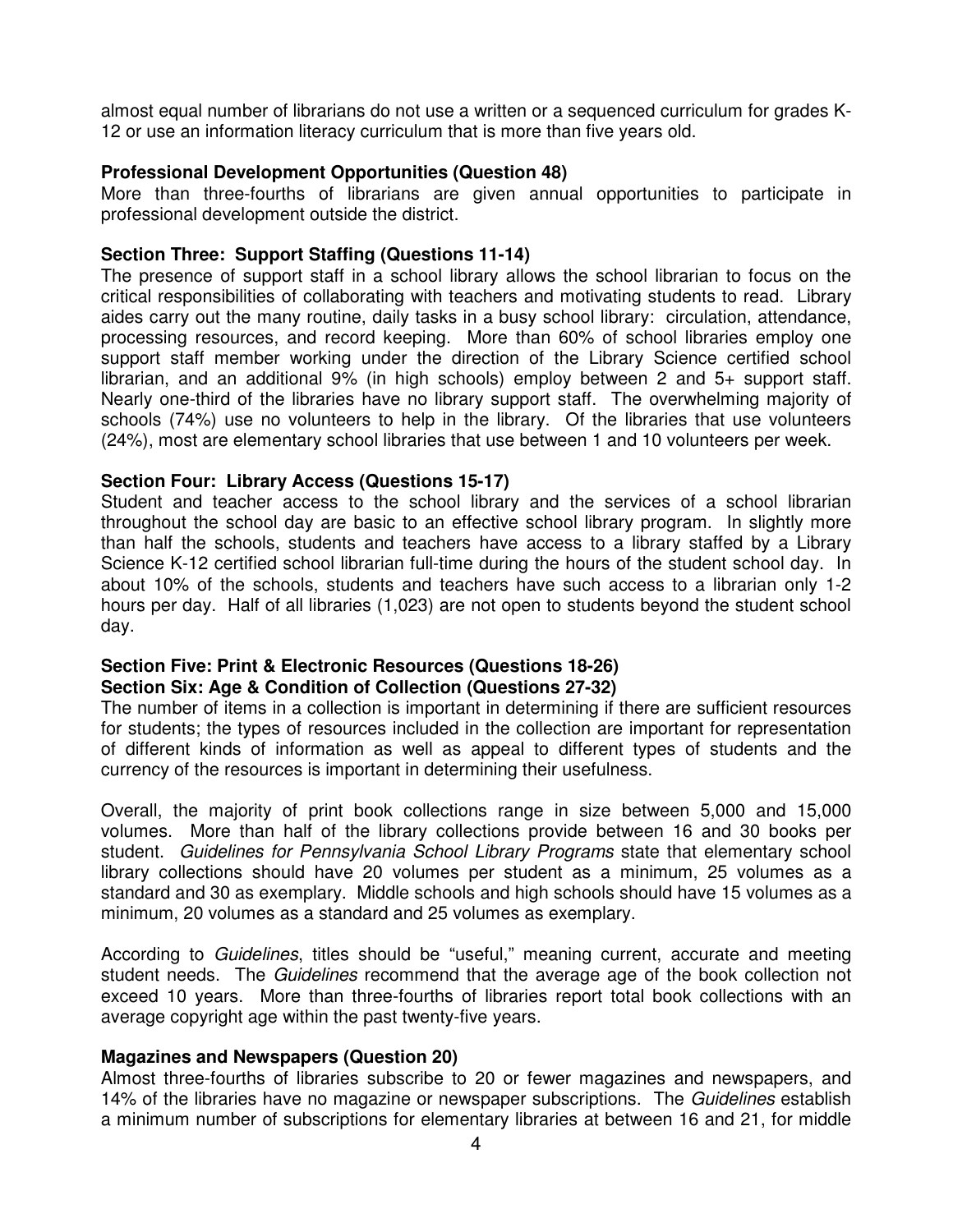schools at between 47 and 57 subscriptions, and for high schools at between 58 and 73 subscriptions.

### **Electronic Resources: Licensed Databases (Questions 21 and 22)**

 Almost half of school libraries have five or fewer databases accessible for students and teachers beyond what is now offered through the reduced POWER Library. More than 25% have no additional licensed web-based information databases. High school libraries report the largest number of additional databases.

### **Electronic Resources: eBooks (Question 22)**

 eBooks, a relatively new type of resource, are growing in popularity, and more and more titles are now available in this electronic format. More than three-fourths of school libraries do not provide access to eBooks, and the few that provide access are in high schools.

### **Video & Audio Resources Available; Average Age of Video & Audio Resources (Questions 29 & 30)**

 More than three-fourths of libraries have some video resources, with an average age of fifteen years or less. Fewer than 20% of libraries have no video resources. One-third of libraries have no audio resources, and these are all in elementary schools. Audio collections tend to be newer with an average age of ten years.

### **Automated/Online Catalog Accessed Within and Outside Building (Questions 25 & 26)**

 More than 90% of libraries have an automated catalog accessible within the school building. Of these libraries, about 70% allow students, teachers and parents to access the catalog remotely.

### **Student Access to District-Funded Productivity Tools (Question 31)**

 More than three-fourths of libraries provide students and teachers access to four or more productivity tools such as Microsoft Office Suite, Adobe Creative Suite products and Inspiration and Kidspiration.

### **Student Ability to Access & Use Web-Based Collaboration Tools Based on Filtering Software (Question 32)**

 The vast majority of libraries (80%) provide students with limited access to collaboration tools such as wikis, blogs, Google Docs and Audacity because of their filtering software, and 11% of libraries provide no access to these tools to their students.

### **Section Seven: Funding (Questions 33-34)**

### **Per-Student Expenditures by the District for Library Resources (Question 33)**

 Respondents were asked to report per pupil funding for library resources provided by their district over the ten-year period from the 2000-2001 school year through the 2010-2011 school year. For this ten-year period, the largest percentage of libraries by far (39%) received per pupil funding for library resources from the district of between \$1 and \$10 per student, and an additional 21% of libraries received district funding of between \$11 and \$15 per student. In 2010-2011, 3% of libraries received no district funding for library resources. In regard to outside funding, 29% of the libraries received no outside funding, whether from outside grants or from fundraising within the school; 20% were able to increase outside funding, while 13% reported a decrease in outside funding. There was no change in outside funding in 39% of the libraries.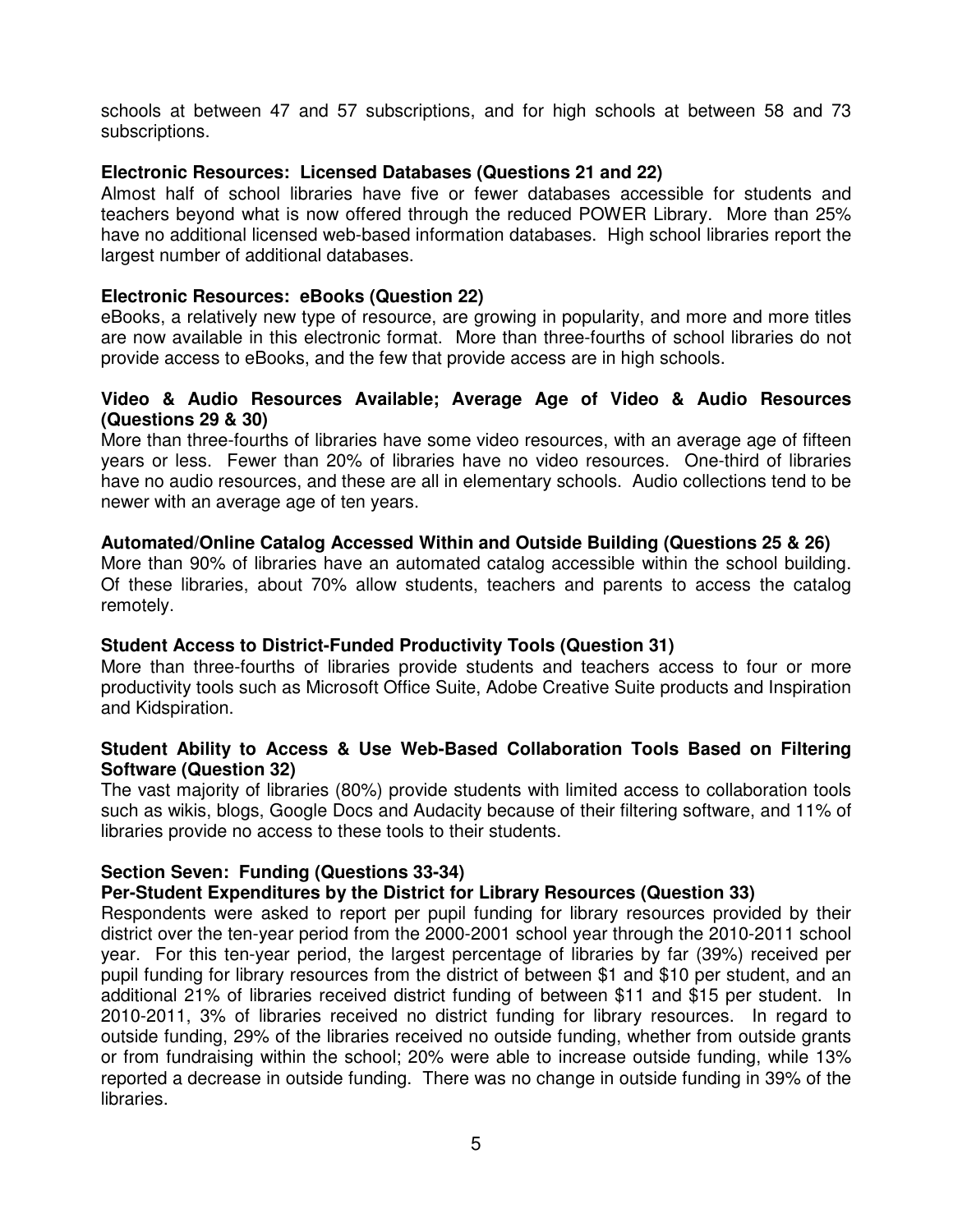### **Section Eight: Age of Technological Equipment (Questions 35-37)**

### **Purchased/Leased before 2004-2005 Number of Computers Housed in Library Purchased/Leased since 2005-2006 &**

 Nearly three-quarters of the libraries have purchased or leased computers in the past five years; only 14% of libraries did not purchase or lease any computers in the past five years. About 44% of the libraries have no computers more than five years old. An additional 30% have only 1-9 older computers in the school library. Almost 95% of students have access to computers networked to library resources throughout the school building. Respondents were asked if the school had a one-to-one laptop program. One-student/one-laptop programs are not yet widespread. Only 65 schools (3%) have a one-to-one laptop program in which each student in the school is provided with a laptop computer.

 A summary of the responses to **Section Nine: Library Services and Programs** is included with Section Two.

### **Section Ten: Additional Aspects (Question 49)**

 Respondents were requested to assess the adequacy of the library's collection of resources in meeting the needs of specific student populations: English Language Learners, students with visual or physical disabilities, and students who read below grade level. Multicultural resources were deemed adequate in the vast majority of libraries as was access to the facility by students with physical disabilities. Nearly 65% of library collections were not considered adequate for English Language Learners. A large majority of libraries (nearly 70%) do not have adequate assistive technology for students with visual disabilities.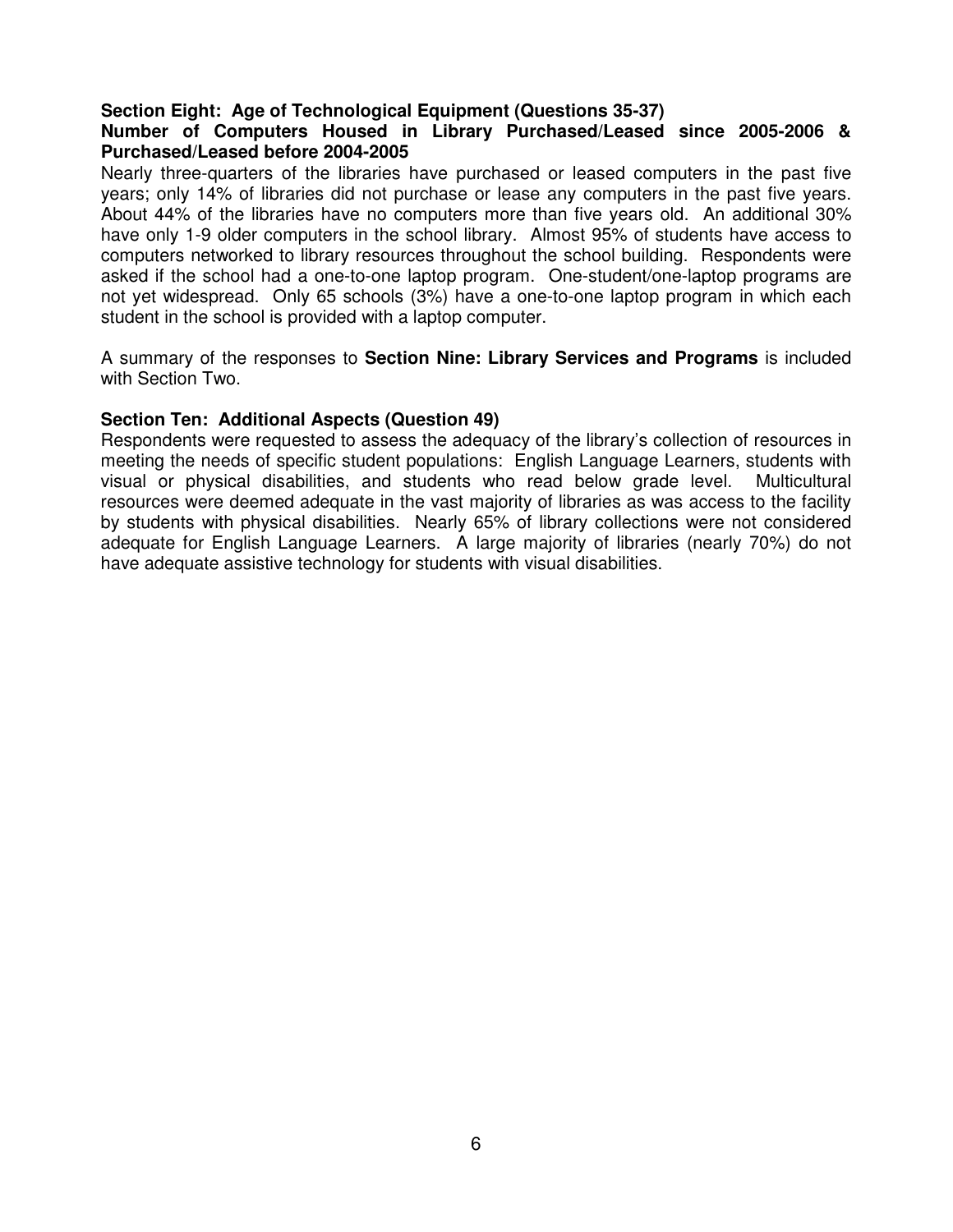### **Introduction**

<span id="page-9-0"></span> The mission of the school library program is to ensure that students and staff are effective users of ideas and information. The school librarian empowers students to be critical thinkers, enthusiastic readers, skillful researchers and ethical users of information. (Empowering Learners, 2009, p. 8)

### **The Status of School Libraries in Pennsylvania**

 In 1999, the Office of Commonwealth Libraries of the Pennsylvania Department of Education in partnership with the Pennsylvania Citizens for Better Libraries received a grant through the Library Services and Technology Act (LSTA) funded by the U.S. Department of Education for a study of the impact of school library programs and information literacy in Pennsylvania schools. This study of 435 Pennsylvania school libraries was conducted by Dr. Keith Curry Lance, Director of the RSL Research Group of the Colorado State Library and the University of Denver, who has completed similar studies in 21 other states across the country since 1993.

As a result of his study of Pennsylvania libraries, Lance concluded:

 Pennsylvania school library programs can make a difference supporting the efforts of schools to measure up to standards. Pennsylvania System of School Assessment (PSSA) reading scores increase with increases in the following characteristics of school library programs: staffing, information technology and integration of information literacy into the curriculum. In addition, as library staffing, information resources and information technology rise, so too does the involvement of school librarians in teaching students and teachers how to find and assess information. The relationship between staffing and test scores is not explained by other school or community conditions. (PA Lance Study, 2000, pp. 6 and 9)

 A school's PSSA Reading test scores tended to improve by 10 to 15 points higher based on all maximized library predictors (e.g., staffing, library expenditures, information resources and technology and information literacy activities of library staff). (PA Lance Study, 2000, p. 8)

 The studies conducted in 22 states by Lance and others provide the clearest evidence based on empirical research that an effective library program staffed by a professional school librarian with paraprofessional support allowing the librarian to collaborate with teachers to help students learn results in higher scores on standardized reading tests.

 Beginning in the mid-1980s, Pennsylvania achieved a national reputation for its school library programs based on the innovative and effective leadership provided by the Division of School Library Media Services of the Office of Commonwealth Libraries in the Pennsylvania Department of Education (PDE). Access PA and POWER Library (Pennsylvania Online World of Electronic Resources) are widely admired models for other states to emulate. Access PA, which began in 1985, is a union catalog of 22+ million resources in school, public, academic and special libraries across the state and is the mechanism by which these resources can be shared among the 2,991 member libraries. Today each of the 500 Pennsylvania school districts and 2,193 schools in these districts participate in Access PA along with 785 public, special and academic libraries. The POWER Library provides access to databases that provide thousands of full-text periodical articles, newspapers, and eBooks, in addition to access to photographs, pictures, maps and reference materials.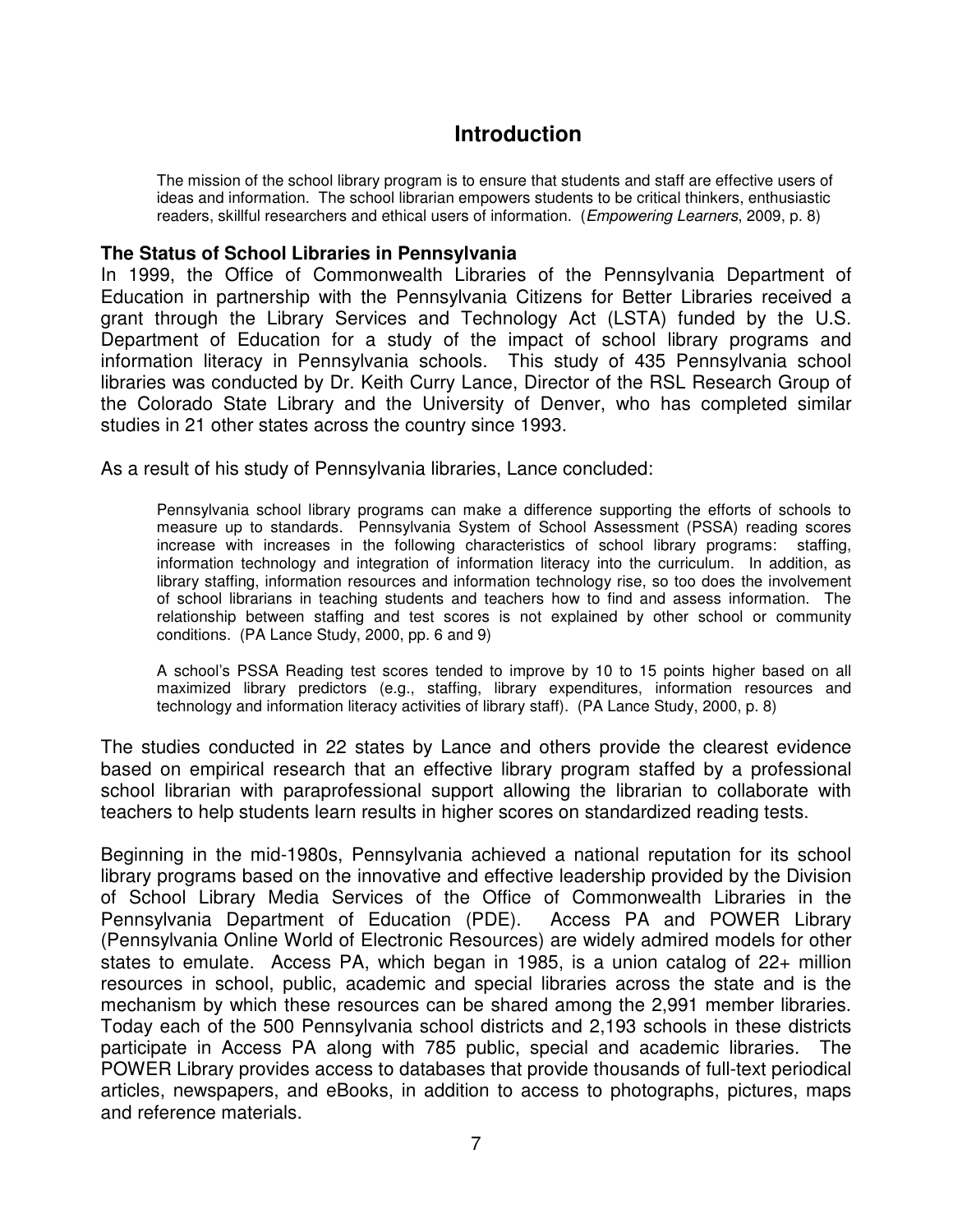<span id="page-10-0"></span> The Division of School Library Media Services of the Office of Commonwealth Libraries provided school librarians with continuous professional development through its helpful publications and extensive workshop offerings and regular Access PA meetings held in all areas of the state. These workshops and publications helped school librarians develop an information literacy curriculum for their own school districts and powerful library collections to support students in achieving academic standards. Building on the findings of the 2000 Pennsylvania Lance Study of Pennsylvania school libraries, in 2005 the Division published Guidelines for Pennsylvania School Library Programs to help school librarians and decision makers in school districts understand what resources and services are necessary to provide a quality school library program in each school so that students can achieve academic success. To accommodate the rapid advances in educational technology and electronic resources, the Guidelines were revised in 2011.

 All students and teachers in school districts across Pennsylvania benefited from these efforts to equalize the resources all school districts could offer their students and teachers. Access PA and POWER Library provided access to resources–both print and electronic— beyond what any one district could provide to its students. In January 2010, the budget for Access PA and POWER Library was reduced from \$7.9 million to \$3 million, and the number of electronic databases had to be reduced accordingly. The Division of School Library Media Services estimated that each district would have to allocate at least \$35,000 a year to achieve the same level of access to electronic resources that POWER Library provided before the 2010 budget reduction.

### **House Resolution 987 of 2010**

 On October 5, 2010, the Pennsylvania House of Representatives unanimously adopted House Resolution 987, which encouraged the State Board of Education to undertake a quantitative study of the state of school libraries in Pennsylvania. (See Appendix A for the full text of the Resolution.) The Resolution charged the State Board to conduct a study of the school library resources and services for students in kindergarten through grade 12, measuring and comparing funding, facilities, access to print and electronic resources, professional support and instruction in the use of information and research among the Commonwealth's public school districts and evaluating how funding and resources are allocated for school library services in relation to student and community circumstances.

 The Resolution urged the State Board to include an analysis of the following elements, measured and quantified, where possible, by student, school district and statewide:

- 1. The number of public schools without a centralized school library collection in the building under the administration of a certified school librarian assigned full-time to that building;
- 2. The ratio of certified librarians to students;
- 3. The assignment of other support staffs to work in school libraries, the number of such other staffs and their qualifications;
- 4. The number of hours that students have access to the school library in their building per day;
- 5. The amount of up-to-date and useful print and electronic resources to which students and teachers have access through school library services;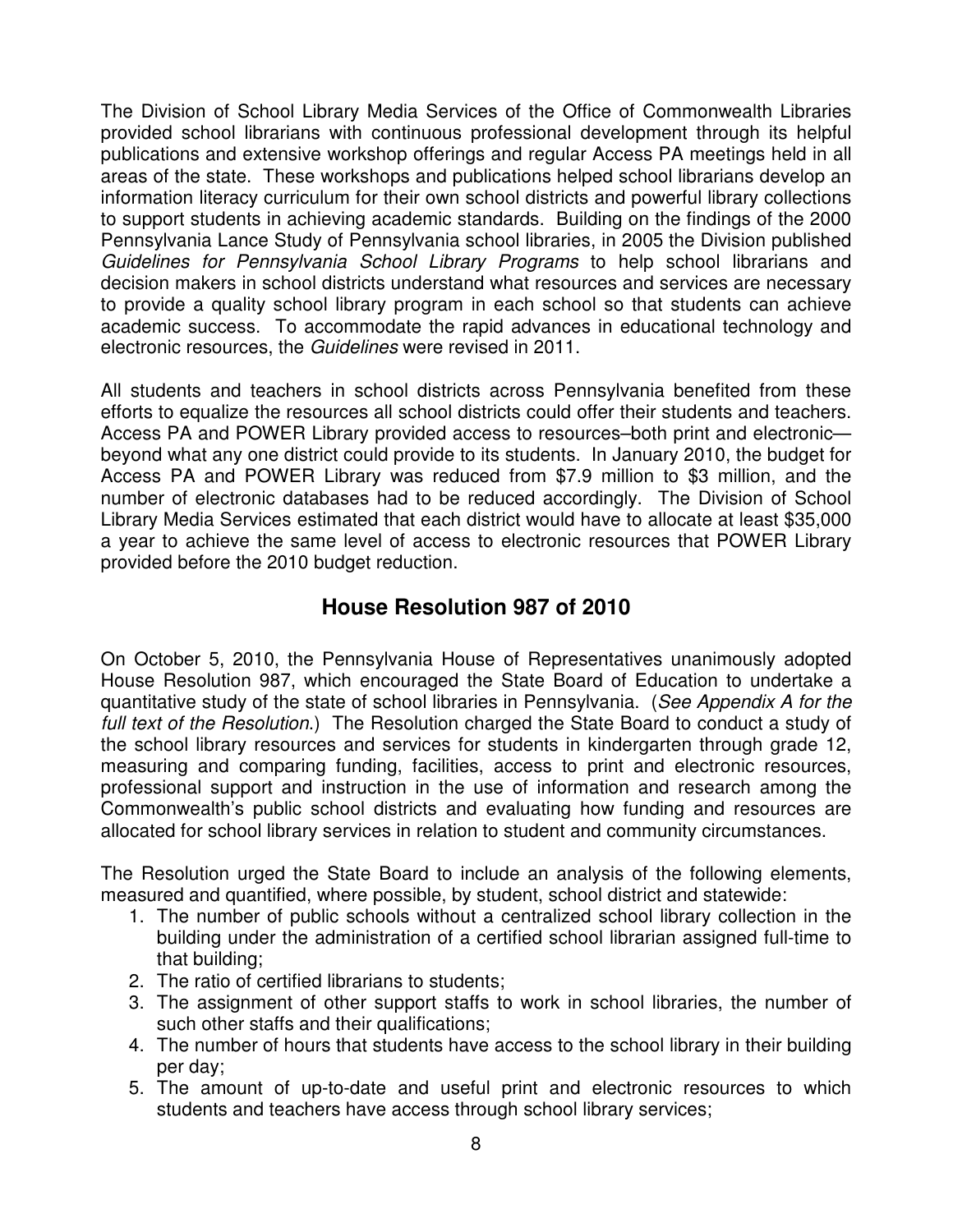- <span id="page-11-0"></span>6. The average age and condition of books and technology in school libraries;
- 7. The amount of funding from all sources being spent annually over the past ten years for school library resources and services;
- 8. The availability of up-to-date, functional, Internet-connected computers for student use in school libraries'
- 9. The kinds of other library services and programs provided by school libraries to support students and teachers;
- 10. Additional aspects of school libraries related to the overall purpose of this study.

 House Resolution 987 also charged the State Board to make recommendations necessary or desirable to:

- 1. Improve and update public school library resources, services and facilities for all students in this Commonwealth, including recommendations for appropriate levels of resources, staffing and hours of access;
- 2. Provide all students with the school library resources, facilities, program and instruction to enable them to become successful readers, learners, researchers and consumers and producers of information; and
- 3. Address school library inequities or insufficiencies affecting disadvantaged students and communities.

 House Resolution 987 also urged the State Board to conduct at least three public roundtables to receive input on a draft of the study and its recommendations. To solicit public comments about the draft study, the State Board of Education's Ad Hoc Committee on School Libraries conducted three roundtable meetings around the state for public comment and discussion: September 13, 2011, at Parkland High School in Allentown; September 15, 2011 at Susquehanna Township High School in Harrisburg; and September 20, 2011, at Northwest Pennsylvania Collegiate Academy in Erie. Each meeting was well-attended and those attending commented informally and participated in extensive discussion. Participants expressed strong support for school libraries and, in general, supported the findings and the draft recommendations of this study. A copy of the draft report and feedback from the three public roundtable meetings also was presented to the full State Board at its meeting on September 21 in Erie.

### **School Library Survey**

### **Types of Publicly Funded Schools Studied**

 To comply with the resolution**,** three types of publicly funded schools were included in the study:

### 1. **School Districts**

 There are 500 public school districts in Pennsylvania, and 2,970 schools in these 500 districts. Of the 500 school districts, 389 districts (78%) participated in the survey. Of the 2,970 schools in the 500 districts, 2,180 (73%) participated in the survey.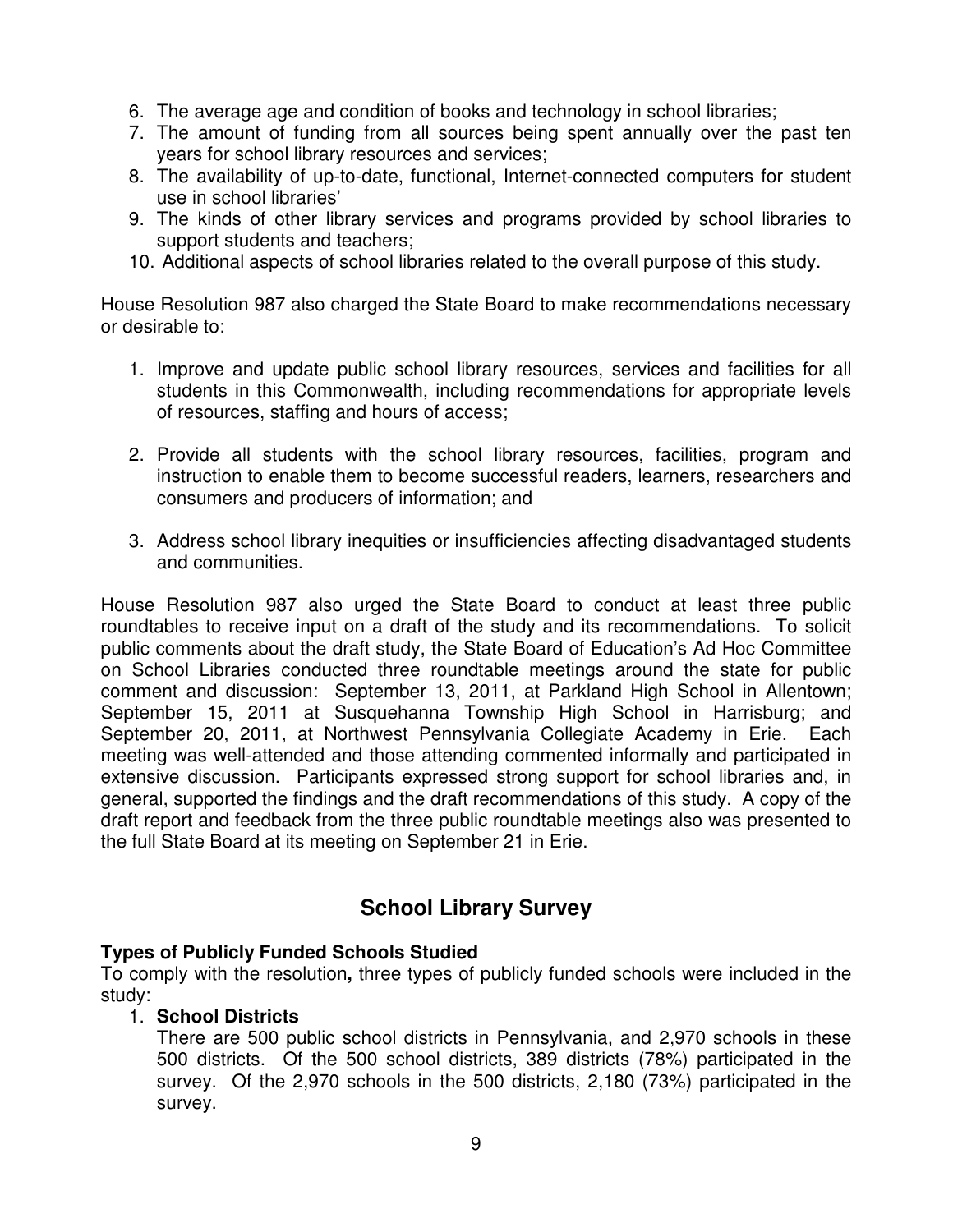### **2. Charter Schools**

 Pennsylvania has 141 charter schools or 4.5% of the total number of publicly funded schools. Of these 141 charter schools, 22 charter schools, including one cyber charter school, are represented in this study, representing 15.6% of Pennsylvania charter schools.

### **3. Comprehensive Career and Technical Centers (CTCs)**

 There are 14 Comprehensive Career and Technical Centers (CTCs) in Pennsylvania. These schools include both core subjects as well as specialized career and technical subjects and students take all courses at the CTC. Only 2 of these 14 CTCs are represented in this survey.

 The 64 Occupational Career and Technical Centers are not included in this study because their students take general core subjects at their home schools nor are the 8 State Juvenile Correction Institutions (SJCs), and 29 Intermediate Units (IU) included in the study.

### **Development of School Library Survey**

 In order to conduct the analysis requested by House Resolution 987, the State Board needed to gather data on the status of school library programs and resources across the Commonwealth since such data was not currently available. To collect the necessary data, the Board developed a survey instrument in consultation with the Pennsylvania Department of Education and the Pennsylvania School Librarians Association (See Appendix B for a copy of the survey instrument.) The survey instrument was mounted electronically using SurveyMonkey, a commercial survey vendor, through PDE's subscription with the vendor. A hard copy of the survey instrument was also mounted on the State Board's web site. The survey instrument was not pre-tested before it was made available to respondents.

### **Distribution of the Survey Instrument**

 Respondents were invited to complete the electronic survey by linking to the SurveyMonkey Website (http://www.surveymonkey.com/s/6F7FLCL; site no longer active). On March 29, 2011, the link to the survey was sent to chief school administrators in the 500 school districts, the 141 charter schools and the 14 Career and Technical Centers via a message on PENN\*LINK, the official PDE electronic mail service established in 1986 for communication among PDE, Local Education Agencies (LEAs), school districts, charter schools, career and technical centers and Intermediate Units (IUs). Each chief administrator determined who would collect the requested information and who would complete the survey. In the PENN\*LINK message sent with the survey link, the State Board and PDE requested that each chief administrator review the final survey responses to verify correctness before submission. School librarians completed 90% of the responses submitted; principals, central administrators and building and central staff completed the remaining surveys.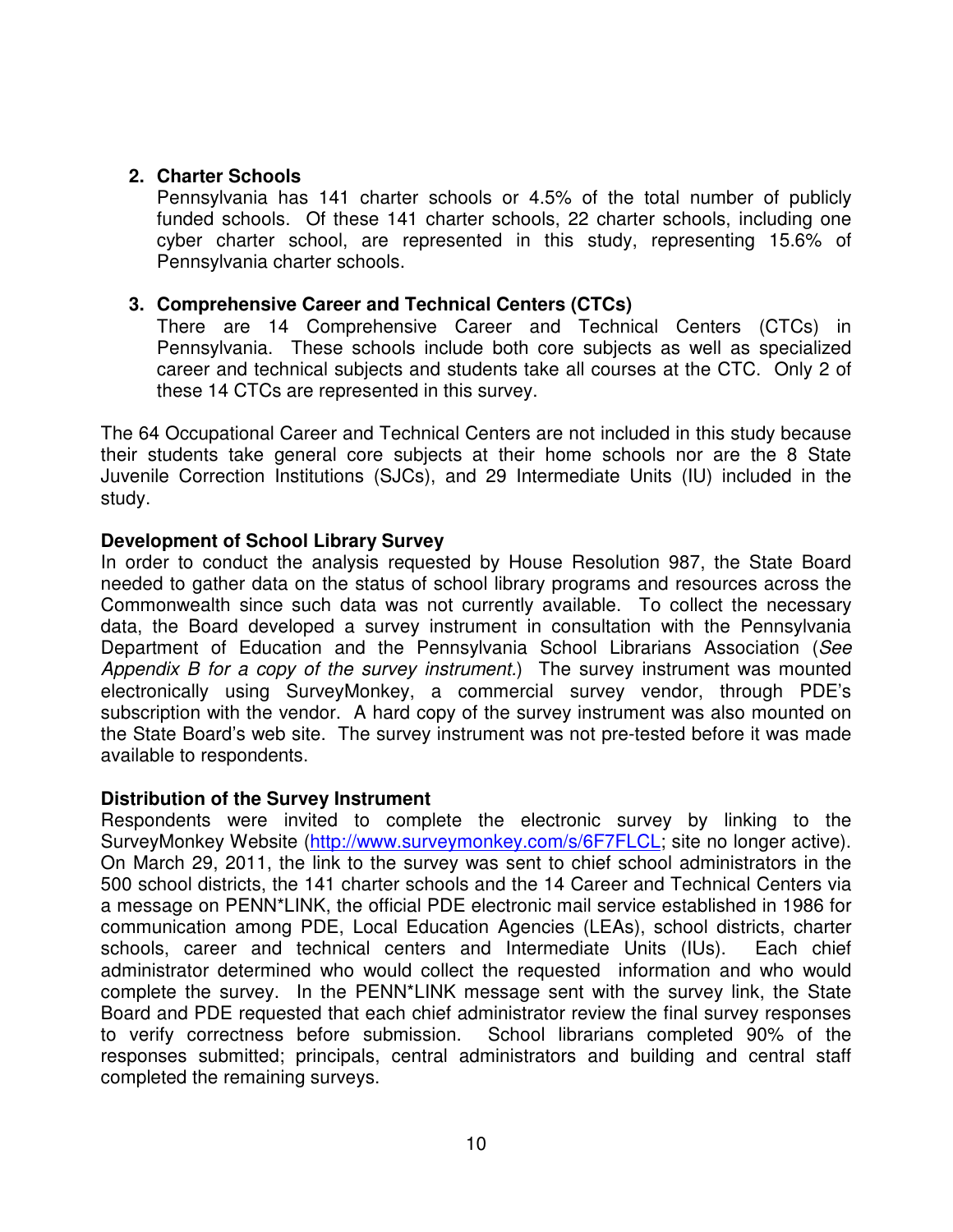### **Accuracy of Survey Responses**

 During the period the survey was available for completion, some respondents requested clarification from PDE and the State Board about the meanings of some questions. Several respondents encountered problems with the SurveyMonkey technology in attempting to complete the survey online. Respondents were not permitted to save data and return to it before submitting their final responses. In addition, respondents could be "timed out" of their session and have to begin the survey again. As a result, of the 2,703 responses submitted, 484 responses were duplicate responses; some schools submitted as many as 6 responses. Each duplicate response had to be examined to determine which response was the most complete; the remaining duplicate responses were not considered in the analysis. An additional 15 responses were considered "false start" entries and also could not be considered. After this review process, 2,204 responses were used in compiling the survey results.

### **Tabulating Survey Responses**

 On July 13, 2011, the State Board of Education contracted with the University of Pittsburgh to compile and analyze results of the survey and to draft potential recommendations based on that analysis for consideration by the Board and for discussion at public roundtables held across the Commonwealth. Dr. Mary K. Biagini, Associate Professor and Chair of the Library and Information Science Program, and three adjunct faculty members in the School of Information Sciences (Patrick Hickey, Sally Myers and D'nis Lynch) at the University of Pittsburgh compiled and analyzed the survey responses.

 Before survey responses could be tabulated and analyzed, the basic demographic data for each school and each school district that participated in the survey needed to be verified and, in some instances, corrected using data provided by PDE's Pennsylvania Information Management System (PIMS). The unique nine-digit Administrative Unit Number (AUN) number for each school district and for each charter school as well as the unique four-digit school code for each school had to be verified; almost 1,000 code numbers had to be corrected.

 The names of individual schools also had to be verified and matched to the PIMS data. Because many schools are named for a person, respondents often did not provide the complete name of the school. In the PIMS data, some school names are alphabetized by first name of the person for whom the school is named and some by last name. Hundreds of school names had to be corrected within the SurveyMonkey data so that the names conformed to the way they are presented in PIMS. This step was necessary to locate each school's correct code in the PIMS data.

### **Survey Respondents (Question 1c)**

 Nearly 90% of the surveys were completed by the building school librarian or by a single librarian or library supervisor for the schools of the district. The remaining 10% of the surveys were completed by building principals and assistant principals, by central administrators (ranging from directors of curriculum and instruction to compliance officers and technology coordinators), by central staff such as assistants to superintendents, or by paraprofessionals in the building. Several were completed by the librarian and the principal together. A very few were completed by volunteers. Because this range of respondents may not have had access to the same information or interpreted each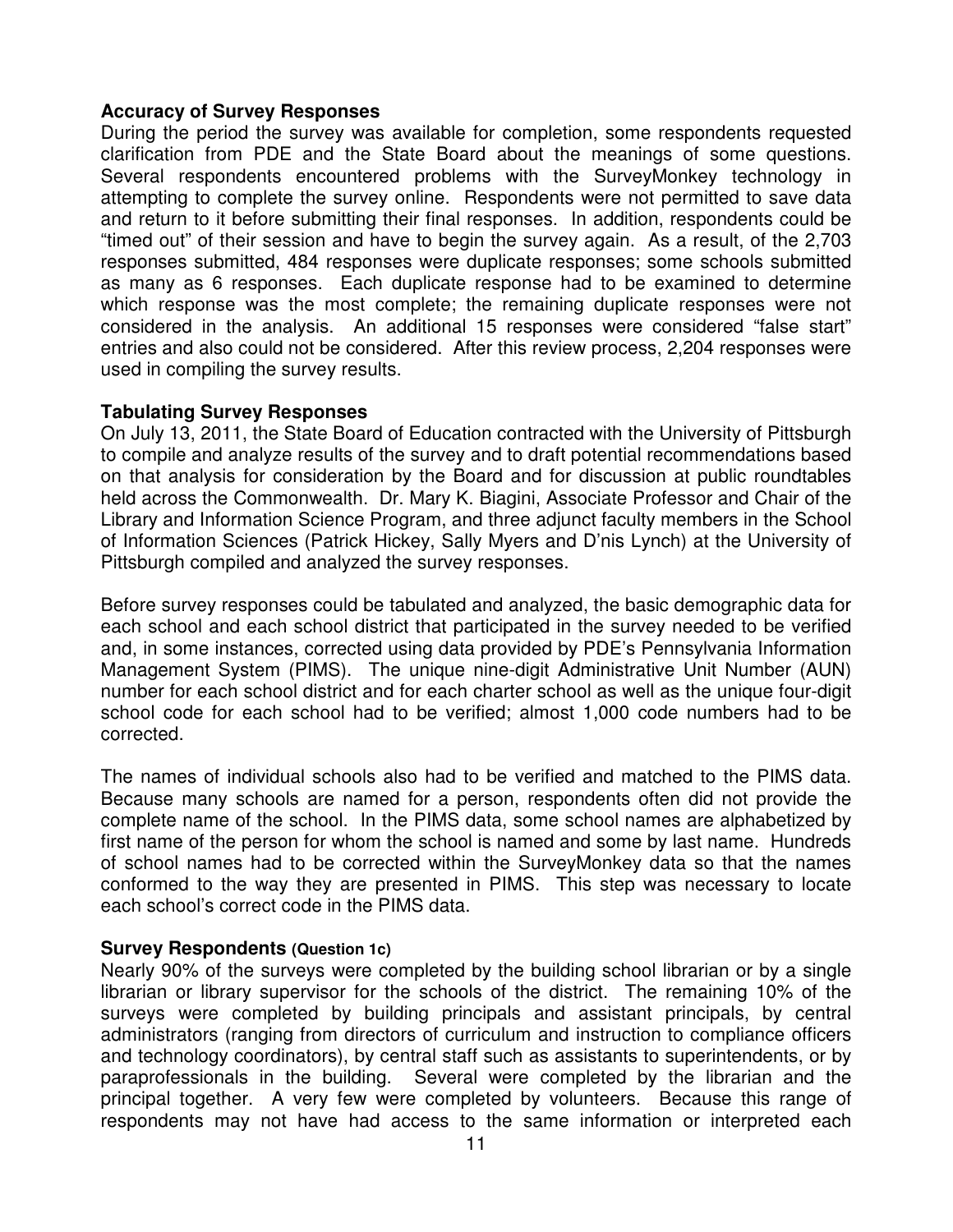question in the same way, responses across a district were sometimes conflicting or contradictory.

### **Representation of School Districts Participating in the Survey (Question 1a)**

 Of the 500 school districts in Pennsylvania, 389 districts (78%) participated in the survey, which is a very high response rate for a survey. To determine the geographic distribution of respondents, AUN numbers were verified for each district participating, and the maps prepared by PDE of each of the state's 29 Intermediate Units identifying the school districts within each IU were checked to determine which of the 500 school districts participated in the survey. Districts in all 29 IUs participated across the state. Every district in Carbon-Lehigh IU 21 and Colonial IU 20 participated. Districts participating in the survey represent all geographic areas of the state as well as urban, suburban and rural areas. Such widespread geographic representation means that all types of communities are represented in the survey results.

### **Representation of Schools Participating in the Survey (Question 1a)**

 Within the 500 school districts there are 2,970 schools. Of these schools, nearly three- fourths of the schools (2,180 or 74%) are represented in the survey. This represents a very high response rate. The 2,180 schools are located in all geographic areas of the state and represent diverse urban, suburban and rural communities.

 Responses from the 141 charter schools were very low; only 22 (16%) of the 141 charter schools are represented in the survey. There are only 14 Comprehensive Career and Technical Centers (CTCs) in Pennsylvania; and, of these, only 2 CTCs are represented in the survey. Given the very low response rates for charter schools and CTCs, it is fair to describe these survey results as representing only traditional public school districts.

### **Representation of Schools Participating in the Survey by Grade Levels (Question 1b)**

 Of the 2,180 public schools represented in the survey, nearly two-thirds (1,336) can be described as elementary schools, which represent proportionally the larger number of elementary schools within a school district as compared with the smaller number of secondary schools. These 1,336 elementary schools include a wide range of grade levels among schools categorized in this survey as elementary schools. Some schools begin with pre-kindergarten and some with kindergarten. Some schools are primary schools, ranging through grade two or grade three. A few elementary schools have only one grade in a building, for example, only the third grade. In some elementary schools, grade five is the highest grade, and in some grade six is the highest. More than 100 schools encompass grades K-8, including grades usually identified as middle-school grades. There are 19 schools that include pre-kindergarten through grade twelve, and these are in districts with very low enrollments and in charter schools.

 More than 320 schools (15%) represent middle-school grades, ranging from grade five to grade nine. A few schools represent one grade only. Grades six to eight represent the most common middle-school pattern of grades; 187 schools (57%) include these grades. Of the 330 high schools (16%), a few include grades eight through twelve; the majority (298 or 94%), however, include grades nine through twelve.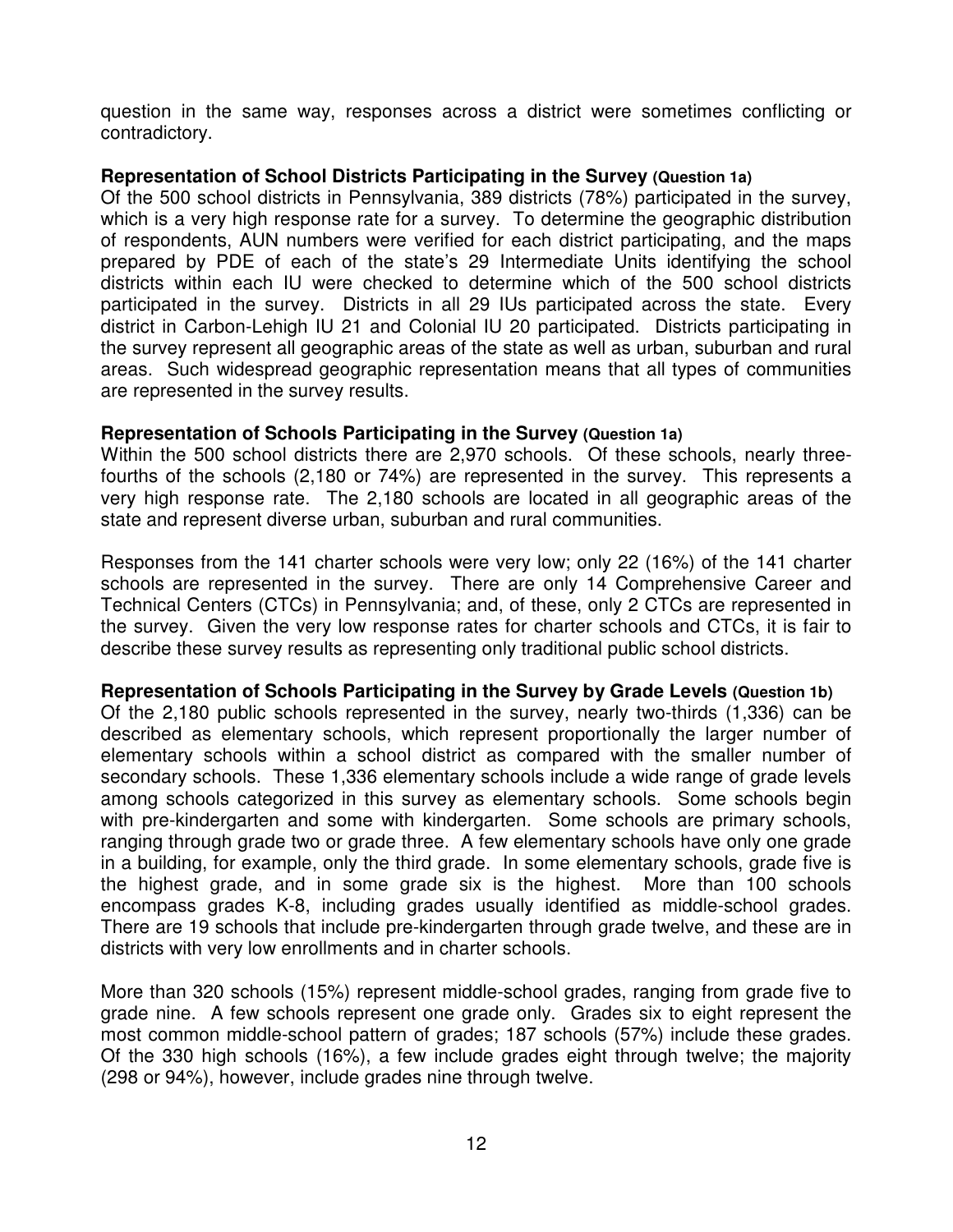<span id="page-15-0"></span> The numbers of schools at both the elementary and secondary levels that participated in this survey very adequately represent the numbers of schools proportionally at these two levels in school districts in Pennsylvania.

### **Analysis of Survey Responses**

 This section of the report summarizes and analyzes the responses to the School Library Survey. The survey instrument contained 49 questions that were organized into 10 sections: Centralized School Library Collection; Certification of Professional Staffing; Support Staffing; Library Access; Print and Electronic Resources; Age and Condition of Collection; Funding; Age of Technological Equipment; Library Services and Programs; and, Additional Aspects.

 In addition to the 10 sections of the survey which were developed to respond to information requested by House Resolution 987, the survey also included an introductory question that requested a Building Profile, including the school's name, AUN and building numbers, grade levels served, and contact information for the individual completing the survey. A discussion of the results received from the Building Profile data is addressed in the Introduction above. (See Appendix B for the survey instrument and Appendix C for statistics on the number of responses to each survey question and the responses in rank order.)

 It should be noted that this analysis is based entirely on the responses made to the survey instrument by respondents from 2,204 schools (73% of schools in traditional public school districts, 16% of charter schools and 14% of the comprehensive career and technical centers). Assumptions cannot be made about the 921 schools that did not participate in the study.

 This study provides a benchmark for school library programs in publicly-funded schools in Pennsylvania for the 2010-2011 school year. Because such a comprehensive study of Pennsylvania school libraries had not been conducted in the past, this study provides a baseline of data and establishes a benchmark for assessing school library programs in future school years. It is important to note that these results provide a snapshot of the 2010-2011 school year only, and changes to school library programs that have occurred in the 2011-2012 school year are not represented in this analysis.

### **Section One: Centralized School Library Collection (Questions 2-4)**

### **Schools with and without Libraries (Question 2)**

 Question 2 asked "Does your school have a school library facility with print and other resources for students and staff to borrow and use?" Of the 2,196 respondents, 2,068 schools (94%) have a library with print and other resources for students and staff to borrow and use. Overwhelmingly, public schools in Pennsylvania have a library for their students and teachers. Only 128 of the schools that responded to the survey do not have a school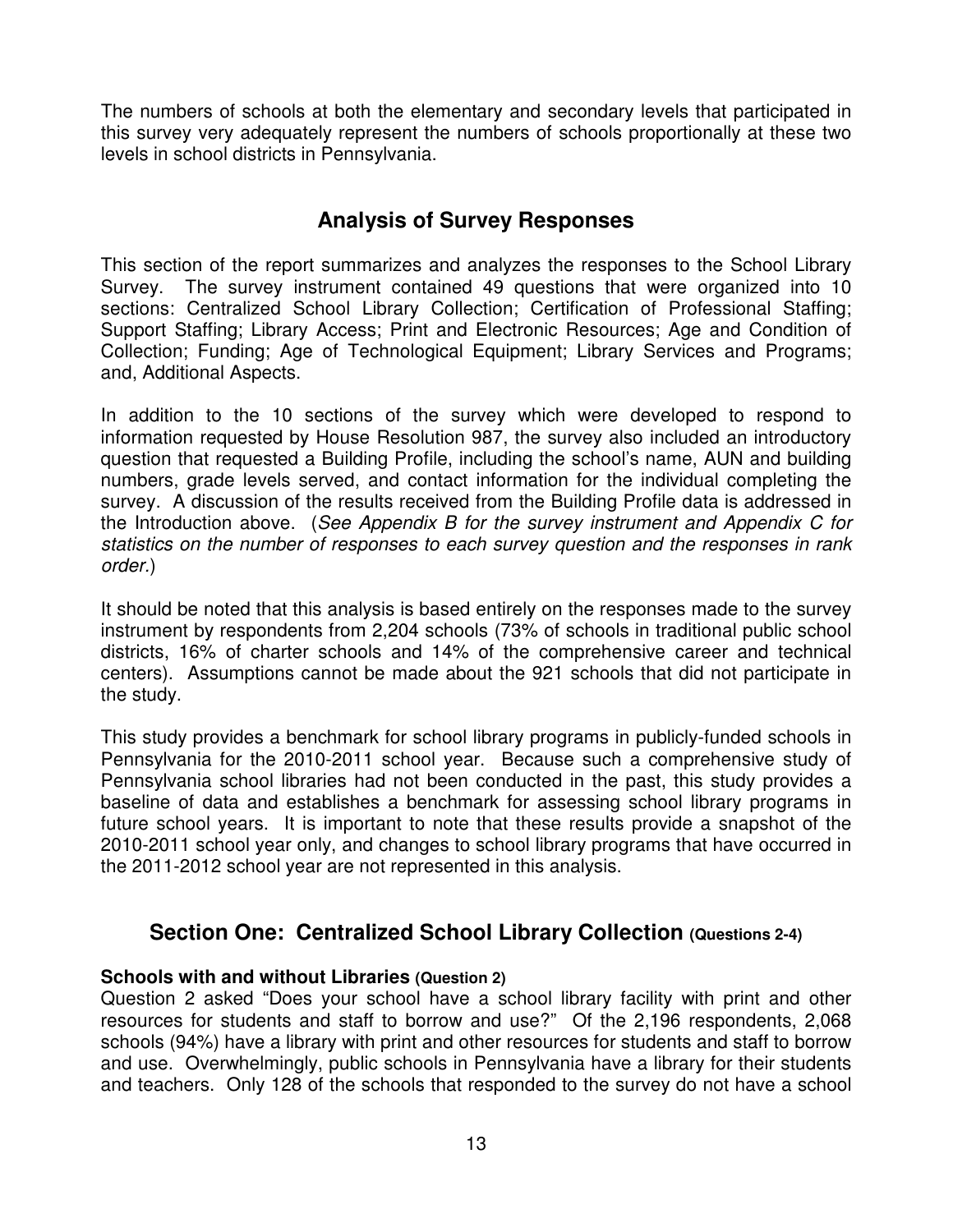<span id="page-16-0"></span> library. Of the 128 schools with no library, 103 of these schools are in one district–the School District of Philadelphia.

 The School District of Philadelphia, with a total of 254 schools, is represented in this survey by 185 schools or 73% of its total schools. Of these 185 schools, 103 do not have libraries, well more than half of the Philadelphia schools represented in the survey. These 103 Philadelphia elementary, middle and high schools with no library represent almost 5% of the 2,196 schools in the survey. The 185 Philadelphia schools participating represent 8% of the 2,196 schools in the survey.

 There is not a state-wide pattern of schools without a library, but rather a single school district with a large number of schools without a library. The other 25 schools without a library represent 6 school districts and 5 charter schools, with the Pittsburgh Public Schools reporting 10 elementary schools with no library.

### **Time Frame of Library Closings & Reasons Given for Closings (Question 3 & 4)**

 The majority of the 128 schools with no library within the school closed their libraries three to five or more years ago. A very few respondents (all from charter schools) indicated that the school never had a library or that the school did not yet have a library. There is no evidence from the responses that library closings increased in the 2009-2010 school year; however, these data represent only a snapshot in time, and this figure may well change given the economic pressures facing schools in the 2011-2012 school year.

 The survey also asked respondents to state the reason(s) for closure of the school library. The most cited reasons given for library closings are the need for library space to be used for other purposes and staffing and budget cuts. Respondents with closed libraries indicated multiple reasons, often a combination of staffing cuts because of budget reductions. Only one respondent indicated a library closed because of lack of use.

### **Section Two: Certification of Professional Staffing (Questions 5-10)** Section Nine: Library Services and Programs (Questions 39-48)

 Questions in Section Two focus on professional staffing of the school library and questions in Section Nine focus on how a librarian structures the library program to help teachers teach and students learn. It is helpful to examine these two sections together to develop a picture of the adequacy of school library programs in meeting teacher and student educational needs.

 The 2000 Lance study of PA school libraries, based on the 1998-1999 school year, found that that<br>. . . the success of any school library information program in promoting high academic achievement . . .

 depends fundamentally on the presence of adequate staffing—specifically each library should have at least one, full-time school librarian with at least one full-time aide or support staff member. For grades five, eight and eleven, the relationship between such staffing and such reading scores was positive and statistically significant. (PA Lance Study, 2000, p. 35)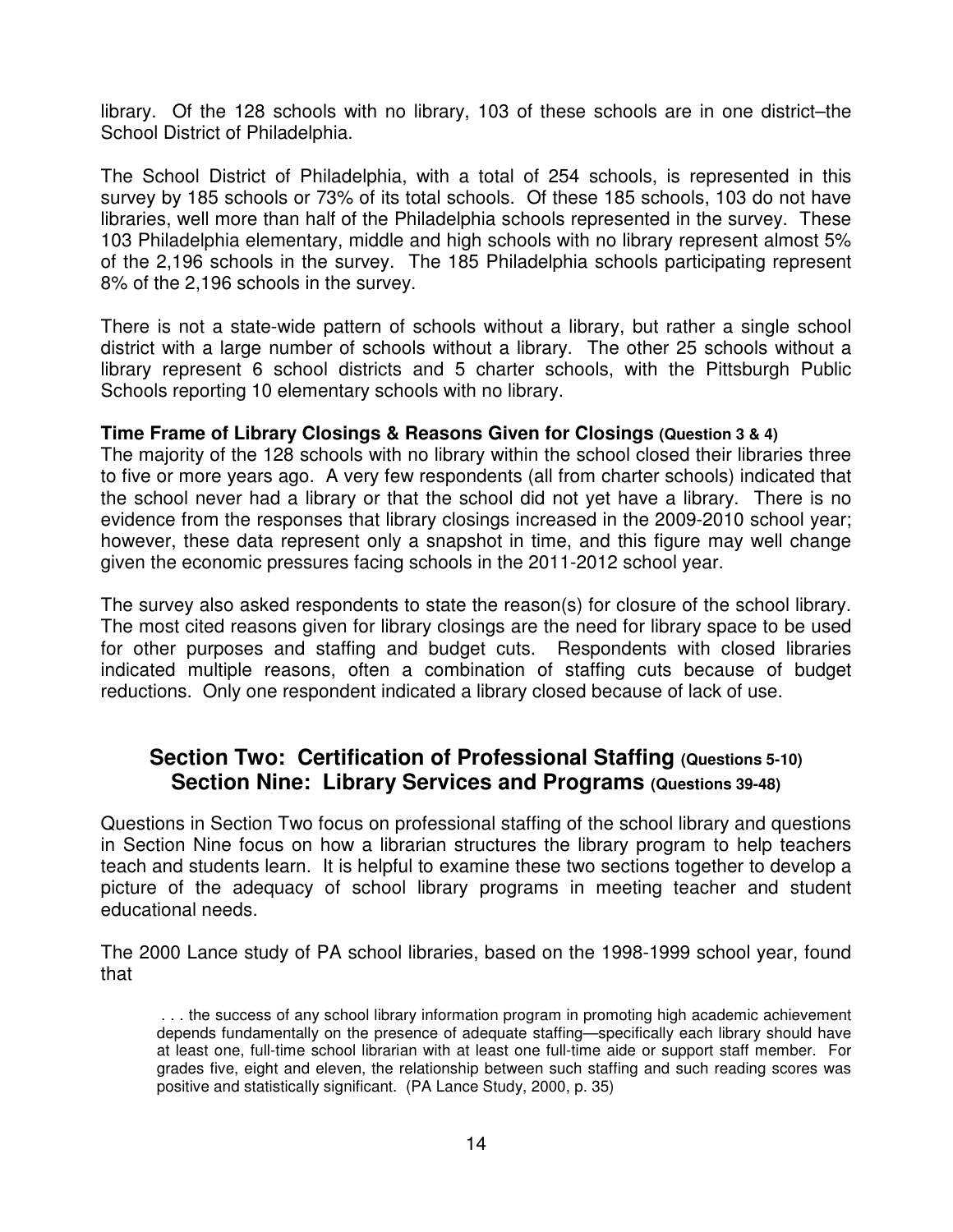### **Number of Library Science K-12 Certified Librarians (Questions 5 & 8)**

 Section Two focuses on the staffing of the school library in the 2010-2011 school year. Of the 2,068 schools with libraries in the survey, 1,847 libraries (89%) are staffed by one Library Science K-12 certified librarian; 116 libraries (6%) are staffed by two Library Science K-12 certified librarians, and 9 libraries (less than 1%) are staffed by three Library Science K-12 certified librarians.

 Of the 2,068 schools, 96 (5%) do not have a Library Science K-12 certified librarian staffing the library. Eight of these schools with no Library Science K-12 certified librarian are charter schools, one of which has no library. Three of the schools are middle schools, one with no library. Of the remaining schools, 21 are in the School District of Philadelphia, and 11 are in the School District of Erie. The majority of schools with no Library Science K-12 certified librarian serving as the school librarian are elementary schools.

 Almost every school with a library in this survey (1,972 or 95%) has the services of a Library Science K-12 certified school librarian. For 2010-2011, 1,694 (88%) responded that professional staffing has remained constant over the past three years; only 9% indicated a decrease in staffing over the past three years.

 It should be noted that Question 5 about the certification of the school librarian was open to interpretation as evidenced by the contradictory and conflicting answers of the respondents. Of the sixteen possible choices of responses to Question 5, many respondents provided multiple and contradictory answers about the school librarian's certification area (Library Science, K-12 and/or another content area) or the lack of teacher certification (neither in Library Science K-12 nor in another content area).

 These contradictory responses rendered responses difficult to interpret. After many attempts to aggregate and interpret the responses, the decision was made to use only the responses to the first part of Question 5: whether the library employs a librarian certified in Library Science K-12. Based on the multiple responses to the second, third and fourth parts of Question 5, it is impossible to determine with certainty whether schools have staff members certified in disciplines other than Library Science K-12 acting as the school librarian.

librarian.<br>Based on the multiple conflicting responses, it was also impossible to determine with certainty whether the school librarian holds certification in another subject in addition to certification in Library Science K-12. The responses seem to indicate that librarians were unable to interpret whether they should have responded again if they held additional certifications beyond Library Science K-12. Thus, some respondents indicated both that they have multiple librarians with different areas of certifications as well as no librarians in those categories.

### **Hours Per Week Library Science K-12 Certified Librarians Work (Question 6)**

 It is more difficult to determine with certainty how many of the 1,972 reported Library Science K-12 certified librarians work full-time in the library because more than 17% of respondents did not report the number of hours the librarian worked. At least 711 librarians (44%) can be considered full-time because they work 36+ hours per week. An additional 372 librarians (23%) work between 30-35 hours per week, which can be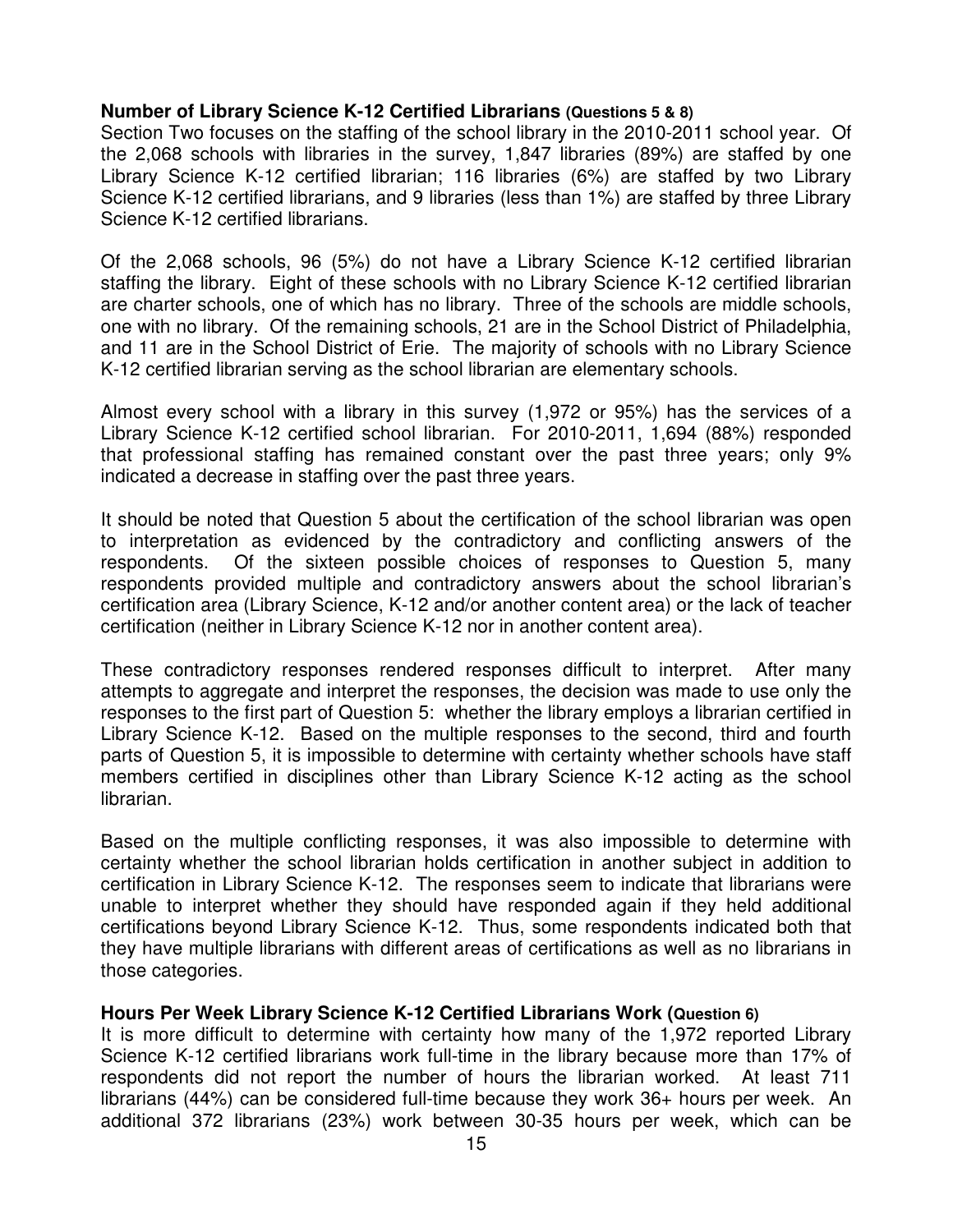considered nearly full-time or full-time depending upon the number of hours defined as full- time by the school district contract. These librarians may be among the 165 librarians who work 5+ hours per week on other duties. (See responses to Question 41 below). In the remaining libraries, 368 librarians (23%) work 10 to 19 hours per week. It is possible that these librarians serve more than one school or have other responsibilities in the school.

 In only 32 (28%) of the 116 libraries that have two librarians is that second librarian full- time (36+ hours per week). The remaining schools have one librarian and a portion of time of a second librarian who serves other buildings or who has other responsibilities in the building. Of the nine schools reporting three librarians, only one school (a large, suburban high school) has three librarians each of whom works 37.5 hrs. per week. Two schools have two full-time librarians and a part-time third librarian. The remaining six libraries each have only one full-time librarian and two additional librarians each of whom works half-time or less in that school's library. Two of these librarians work only 1.5 to 2 hours per week in that library.

### **Librarian/Student Ratio (Question 7)**

 The responses to the question requesting the ratio of certified librarian to students in the school were unusable. Almost no respondents reported a ratio even though the instructions provided an example of how to report a response. Given the number of schools that have only one librarian, that librarian must serve all students in that school, regardless of enrollment. Part-time librarians who serve more than one building serve a larger number of students a shorter period of time over the course of a week or cycle.

### **Collaboration & Hours of Instructional Planning with Colleagues (Questions 45 & 46)**

 At all three school levels, school library staffing also demonstrated a consistently positive and statistically significant relationship to a combination of library staff activities related to integrating information literacy into the schools approach to standards and curricula. (PA Lance Study, 2000, p. 42)

 Librarian collaboration with teachers to help students learn is ranked as the most important responsibility in every research study on the value of a school library program. Collaboration between the librarian and teacher(s) involves three sequential components: planning together on student learning outcomes in advance of the unit, sharing instructional responsibilities and sharing assessment of student learning. The 2000 Lance Study of Pennsylvania School Libraries reports that PSSA reading test scores increased with increases in school librarian staff hours, and the link between collaboration and increased test scores is the key finding of the Lance Study.

 In the 2011 Pennsylvania School Library Survey conducted to inform this study, librarians were asked to report on how they allocated their time across key activities. Nearly two- thirds of librarians with Library Science K-12 certification (1,226) do not have a designated time within their schedules allocated by the principal or by the district contract to plan with classroom teachers on student-focused instructional units. A majority of librarians (1,194 or 61%) spend less than one hour per week meeting with teachers to plan instruction. An additional 559 librarians (28%) spend 1 to 2 hours in such planning. A lack of allocated time for teacher-librarian planning in elementary schools may be explained by the large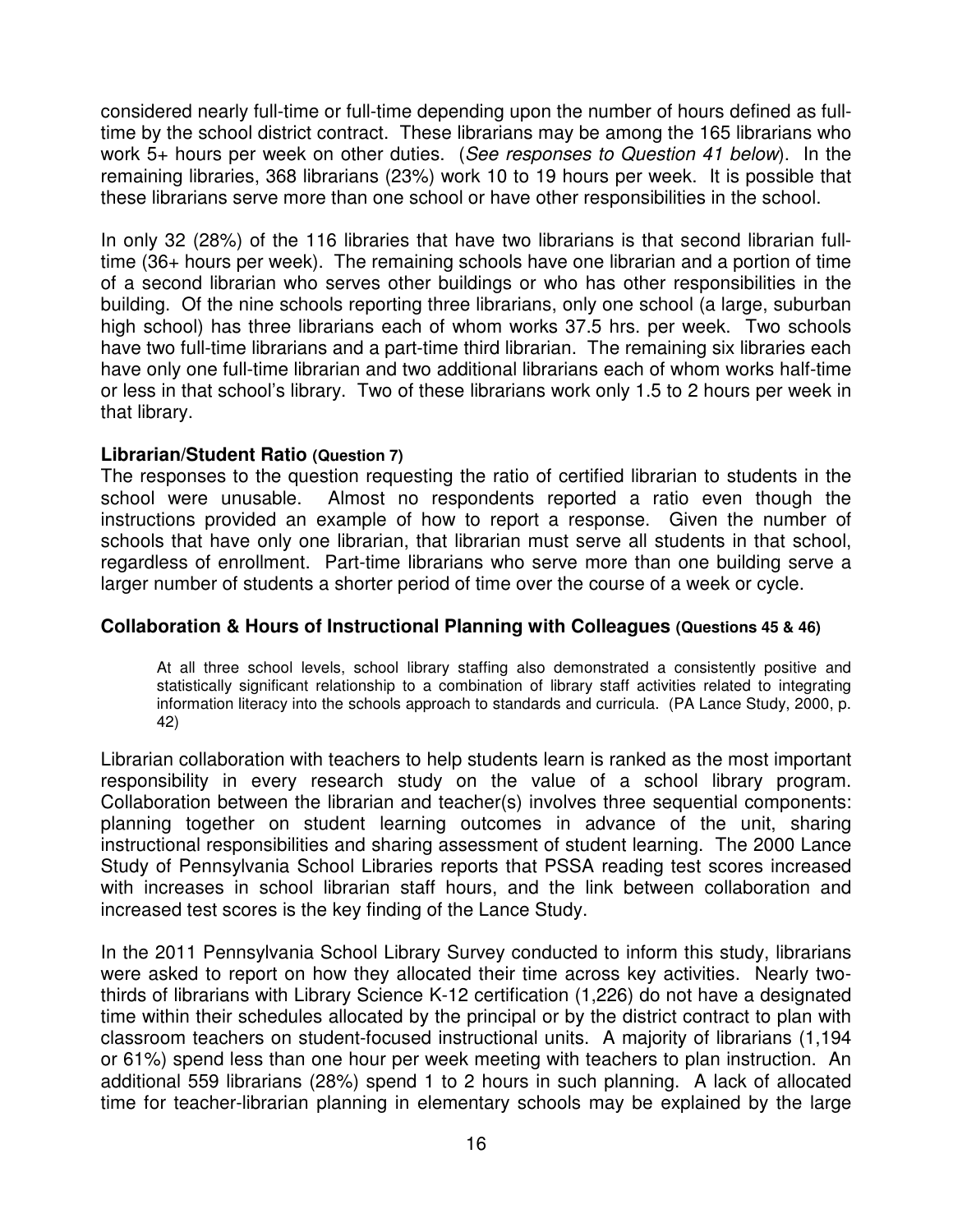number of elementary libraries that use a fixed schedule for the librarian, in which the librarian teaches information literacy classes during fixed or set periods each week or cycle and is therefore not available to plan with teachers.

 Only 69 librarians (3%) spend more than 3.25 hours per week planning with teachers. Of these 69 school librarians, just 17 spend more than 5 hours per week planning with teachers, and all but one of these is a librarian in a high school. Of these 69 librarians, 22 librarians plan with teachers between 4.25 and 5 hours, and the majority of these librarians are in middle schools. These responses may reflect a much greater use of flexible scheduling at the secondary level.

### **Librarian Instruction, Schedule Type & Group Visits (Questions 39, 40 & 42)**

 The more often students receive information literacy instruction from librarians, the higher the test scores. (Alaska Lance Study, 2000, School Libraries Work!, 2008, p. 10)

 A key finding of the 22 Lance studies and other research conducted in Ohio and Indiana is that school libraries should be scheduled as flexibly as possible to help achieve student learning. (Illinois Lance Study, 2005, School Libraries Work!, p. 11)

 Principals associated flexible scheduling with meaningful access when needed, curriculum integration, . . . students having more opportunities, being more excited about the rich experiences in the library and becoming more independent. They described their libraries as a 'hub of learning' and a place that is learner centered. (McGregor,2006, accessed 09/05/11) \_flexiblescheduling.cfm 09/03/11) (http://www.ala.org/ala/mgrps/divs/aasl/aaslpubsandjournals/slmrb/slmrcontents/volume09/mcgregor

 The school librarian is a certified teacher of information literacy and an instructional partner with other teachers. More than half of the librarians (1,106 or 58%) spend between 6-21 hours per week delivering instruction to students. Of these librarians, 55% work with classes on a fixed schedule; the great majority of libraries with fixed schedules are in elementary schools. In schools using a fixed library schedule, the librarian's schedule is established for the school year by the principal so that each grade-level class visits the library for one or more fixed periods each week or cycle. During these periods, the librarian teaches a lesson in information literacy, reads a story, or helps students select books and often carries out all three activities in a single period.

 Some school districts use fixed scheduling as part of the contract to provide classroom teachers with a planning period; in these districts, the teacher neither accompanies the class to the library nor stays with the class during the learning activity. In these cases, a fixed schedule results in the librarian's information literacy instruction not being correlated in any way with what students are learning in the classroom.

 Because many elementary library facilities are not large enough to seat more than one class at a time, only the scheduled teacher's class may be able to use the library in a given period. As a result, it is not possible for a teacher to schedule instructional time with the librarian in the library when it is needed most to integrate with what the students are learning. Only 548 libraries (28%) use flexible scheduling, in which teachers and librarians work together to schedule classes when it is most appropriate for the class to learn in the library. Even fewer libraries (356 or 18%) used a combination of the fixed and flexible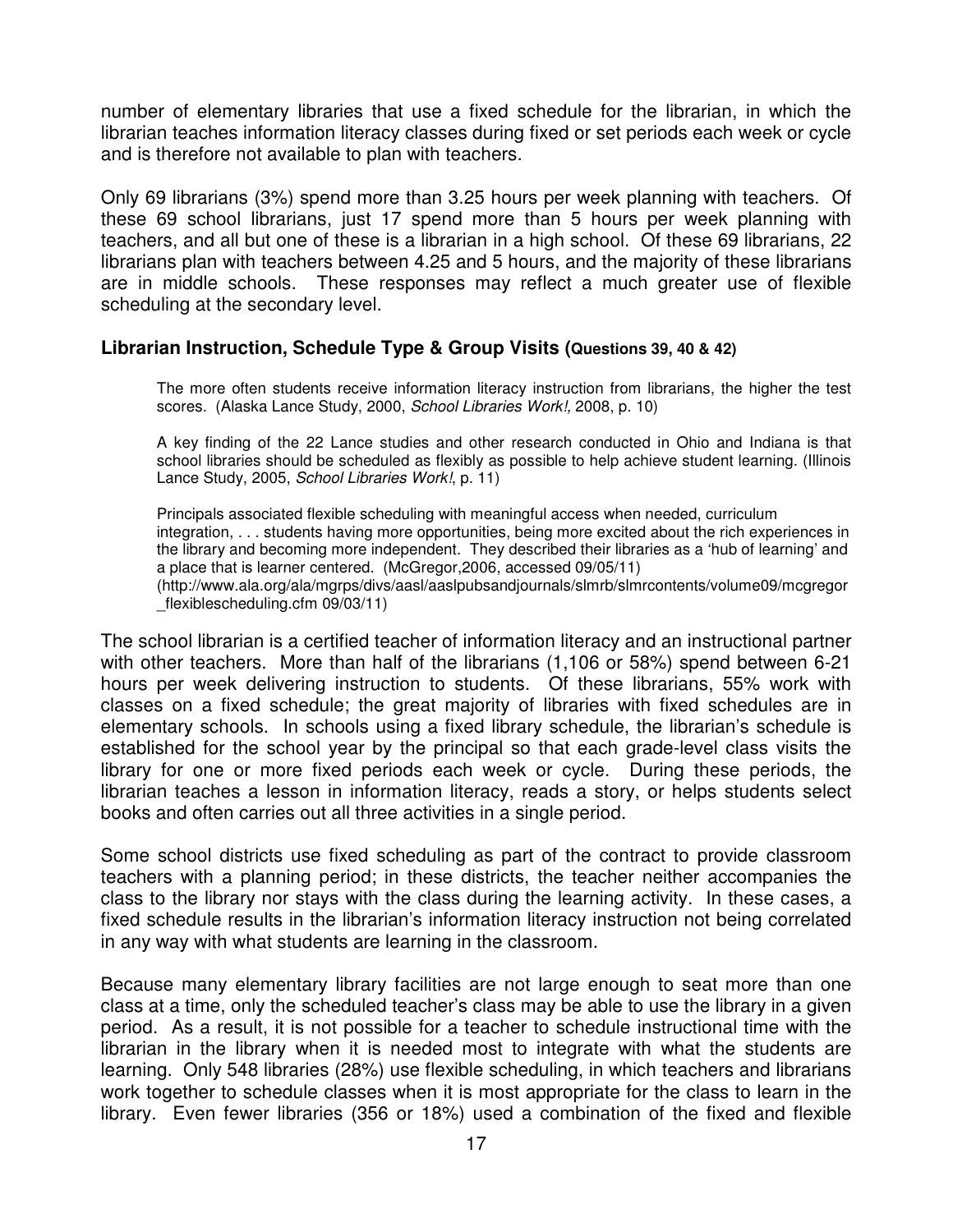types of schedule. Research conducted in elementary schools since the 1990s demonstrates that librarians who use flexible rather than fixed scheduling are able to collaborate longer and more successfully with teachers in planning instructional units.

 Elementary school students with the most collaborative teacher-librarians scored 21% higher on Colorado Student Assessment Program (CSAP) reading scores than students with the least collaborative teacher librarians. (Colorado Lance Study, 2000, School Libraries Work!, 2008, p. 10.)

 In two-thirds of the libraries, between 11 and 30 groups visit the library during a typical week. This number includes both classes and small groups of students. Of the 52 libraries that report more than 51 group visits per week, almost all are in high schools, indicating that large numbers of small groups of students rather than entire classes are using the library. Because of the way the survey question was phrased, it is not possible to determine if these small groups and classes are receiving instruction from the school librarian or are working independently or with a teacher.

### **Librarian Engagement in Student Reading Activities (Question 43)**

 Credentialed school librarians promote, inspire and guide students toward a love of reading, a quest for knowledge and a thirst for lifelong learning. (Board Resolution of the International Reading Association, 2000, School Libraries Work!, 2008, p. 16)

 Reading is a foundational skill for learning, personal growth, and enjoyment. The degree to which students can read and understand text in all formats (e.g., picture, video, print) and all contexts is a key indicator of success in school and in life. (Standards for the 21<sup>st</sup>-Century Learner, p. 2)

 Another critical responsibility of librarians is motivating students to read; the majority of librarians (59%) spend 1-10 hours per week engaging students in reading motivation, and approximately a quarter of librarians spend between 11-20 hours per week motivating students to read through reading-related activities. Students build their reading skills through independent reading, and reading skills improve through the practice of reading. Librarians play an important role in encouraging students to read independently through such activities as giving book talks, sponsoring book clubs and providing collections of current books and magazines on topics of interest to students.

### **Librarian Committee Service & Non-Library Related Duties (Questions 41 & 47)**

 Across grade levels, better-performing schools tended to be those whose principals placed a higher value on having their school librarian serve on key school committees. (Indiana Lance Study, 2006, School Libraries Work!, 2008, p. 17)

 Almost every librarian serves on school committees, and many serve on multiple committees. committees, with 787 librarians (40%) serving on these committees in their buildings. One-fourth of librarians serve on technology committees and one-fourth serve on curriculum committees. Librarians frequently serve on anti-bullying, Accelerated Reading, book clubs, principal advisory, and discipline committees. Some librarians serve as their building representative to the local professional teachers association. Service on all types of committees integrates librarians into the life of the school, and allows librarians to work School librarians serve most often on grade-level and departmental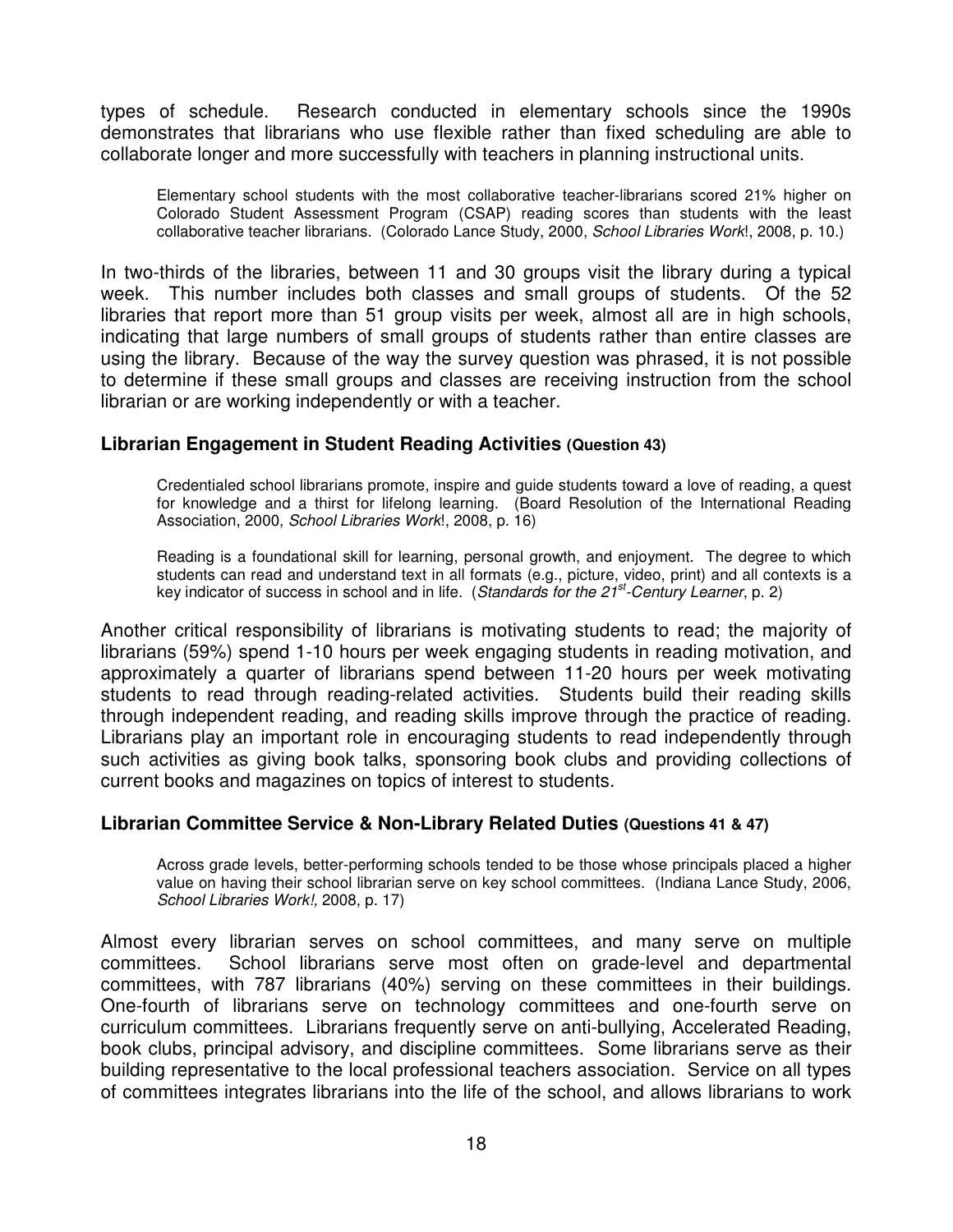<span id="page-21-0"></span> with many teachers and administrators in settings other than the library. Such contact increases the possibility of collaboration on student learning.

 Almost three-quarters of the librarians (1,435 or 73%) have no non-library related duties or only up to 1.75 hours of outside duties per week. This scheduling makes it possible for the librarian to provide continuous library service throughout the school day and makes service before and after the student school day possible.

### **Information Literacy Curriculum (Question 44)**

 The 'keystone' finding is the importance of an integrated approach to information literacy teaching. For school library programs to be successful agents of academic achievement, information literacy must be an integral part of the schools' approach to both standards and curriculum. (PA Lance Study, 2000, p. 6)

 Librarians are teachers of information literacy. Information literacy competencies are most effectively taught to students when embedded in content-area, standards-based units of study through teacher-librarian collaboration (California School Library Association, 2011). More than half of the librarians (1,020) use a written, sequenced K-12 information literacy curriculum, approved by the local school board,that has been written or revised since 2005-2006. An almost equal number of librarians (956 or 48%) do not use a written or a sequenced curriculum for grades K-12 or use an information literacy curriculum that is more than five years old.

### **Professional Development Opportunities (Question 48)**

 More than three-fourths of librarians are given annual opportunities to participate in professional development outside the district. Librarians may take advantage of free or low-cost professional development offered locally through Intermediate Units or online through WebJunction Pennsylvania. The Pennsylvania School Librarians Association and the American Association of School Librarians offer conferences each year. The American Association of School Librarians also offers regular webinars. The two-year moratorium on compliance with Act 48 professional development requirements enacted by Act 24 of 2011 may have an effect on the professional development opportunities for librarians over the next two years.

### **Section Three: Support Staffing (Question 11-14)**

 Having certified school librarians and aides emerged as the most critical component of the library program at all school levels. Well-staffed programs, especially those with full-time professional and support staff, exerted a greater impact on student academic performance. (Smith, Wisconsin Study, 2006, School Libraries Work!, 2008, p. 15)

 The presence of support staff in a school library allows the school librarian to focus on the critical responsibilities of collaborating with teachers and motivating students to read. Library aides carry out the many routine, daily tasks in a busy school library: circulation, attendance, processing resources, and record keeping. More than 1,238 libraries (60%) employ one support staff member working under the direction of the Library Science K-12 certified school librarian, and an additional 178 libraries (9%) employ between 2 and 5+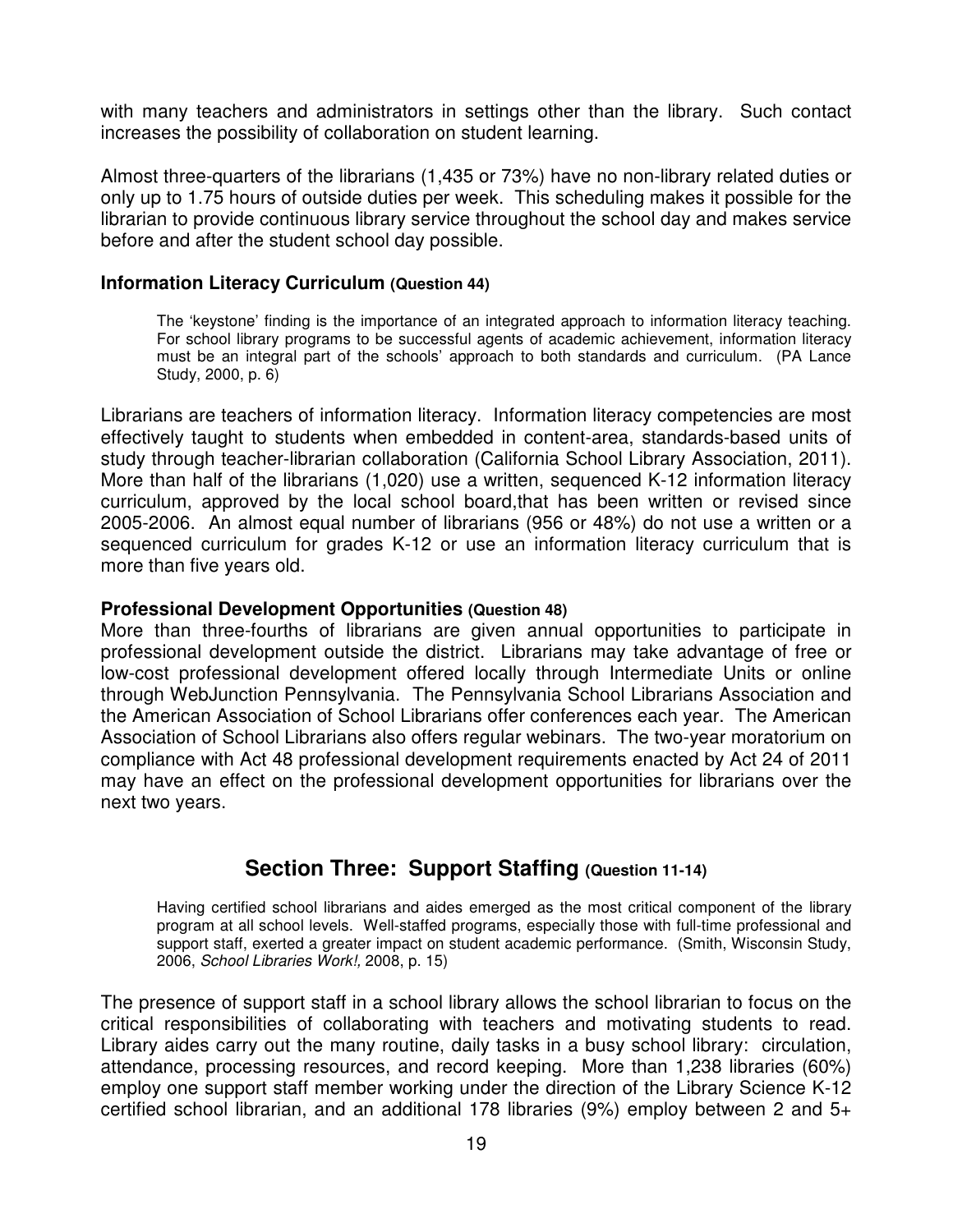<span id="page-22-0"></span> support staff. These libraries with multiple staff members are almost all in high schools except for one in an elementary school. Nearly one-third of the libraries (642) have no library support staff. Librarians in these schools have less time to collaborate with teachers on student learning and motivate students to read because they must also carry out routine management tasks each day.

 The more than two-thirds of the libraries that have support staff meet the minimum recommended levels of staff assignments established in Guidelines for Pennsylvania School Library Programs (2011, p. 29). Only the schools with no support staff do not meet this requirement. In almost 80% of the schools with paid support staff, the combined staff hours worked per week range between 10 and 39 hours, meaning that a percentage of these staff members are not full-time.

 The overwhelming majority of schools (1,508 or 74%) use no volunteers to help in the library. Of the libraries that use volunteers (494 or 24%), most are elementary school libraries that use between 1 and 10 volunteers per week. Approximately 72 middle schools and 51 high schools use volunteers. Of the volunteers helping, nearly three- fourths (468 or 72%) work between 1 and 9 hours per week, with some libraries using more than one volunteer working per week.

 District policies on the use of volunteers vary. In some districts, no volunteers are used because of contractual agreements; for example, a volunteer cannot perform the task of a contract employee. More parents and guardians are working, sometimes in multiple jobs, and have no time to volunteer. Traditionally more women have served as library volunteers, and the percentage of women in the work force has increased. Additionally, because volunteers are required to have criminal and child abuse clearances, some potential volunteers are inhibited by the cost of obtaining these clearances.

### **Section Four: Library Access (Questions 15-17)**

 Student and teacher access to the school library and the services of a school librarian throughout the school day are basic to an effective school library program. In slightly more than half the schools (1,039 or 55%), students and teachers have access to a library staffed by a Library Science K-12 certified school librarian full-time during the hours of the student school day. In about 10% of the schools, students and teachers have such access to a librarian only 1-2 hours per day. There is a discrepancy between the reported hours of access to a library staffed by a librarian and the reported number of hours the Library Science K-12 certified librarian works because of the differing number of responses and the contradictory responses to Question 15 about access to the library and Question 6 about the average hours worked per week by the librarian.

 In about a quarter of the libraries (377), the library is staffed by someone other than the librarian between 1 and 9 hours per week; this may be coverage provided for the librarian's lunch and planning period. In half the libraries (893 or 55%), however, the library is never staffed by someone who is not a Library Science K-12 certified librarian.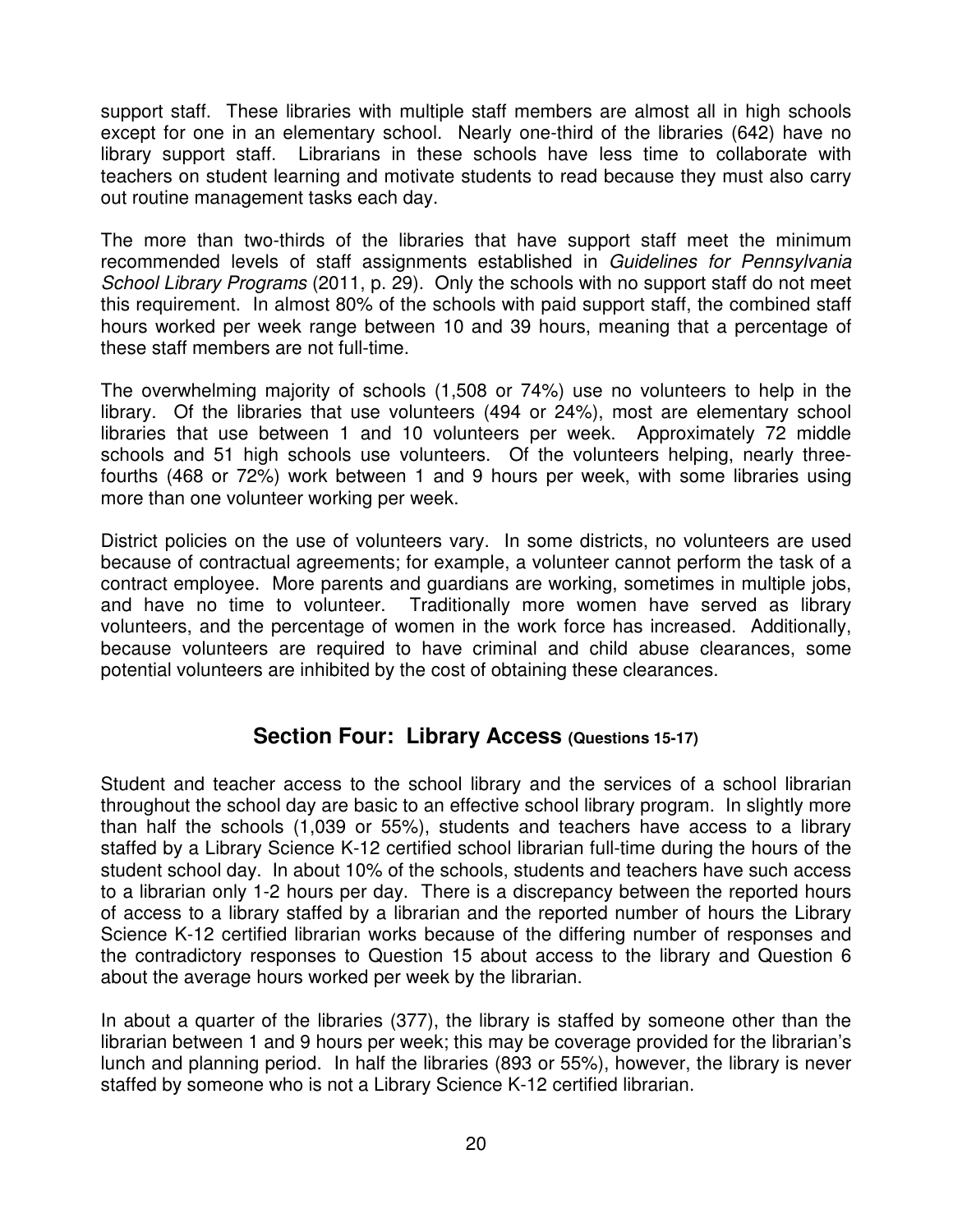<span id="page-23-0"></span> Half of all libraries (1,023) are not open to students beyond the student school day. In these schools, if a student's schedule had no available time during the school day or if the library is not open due to a fixed schedule of classes in the library, that student would not be able to use the library on that day. This lack of access beyond the student school day may be due to busing schedules, contract issues, or available librarian or support staffing. In 728 schools (35%), the school library is open between 1 and 4 hours per week beyond the student school day, and an additional 15% of the libraries (303) are open between 5 and 15 hours beyond the school day each week.

### **Section Five: Print & Electronic Resources (Questions 18-26) Section Six: Age & Condition of Collection (Questions 27-32)**

 The extent to which books are borrowed from school libraries shows a strong relationship with reading achievement. (School Libraries Work!, 2008, p. 12)

 Sections Five concerning the collection of resources and Section Six concerning the age and condition of the collection are considered as an entity because the responses to the questions in these two sections present the clearest picture of the usefulness of the resources in the library collection. The number of items in a collection is important in determining if there are sufficient resources for students; the types of resources included in the collection are important for representation of different kinds of information as well as appeal to different types of students and the currency of the resources is important in determining their usefulness.

### **Book Collection (Questions 18, 19, 27 & 28)**

 Overall, the majority of print book collections range in size between 5,000 and 15,000 volumes. More than half of the library collections provide between 16 and 30 books per student. Guidelines for Pennsylvania School Library Programs (2011, p. 32) state that elementary school library collections should have 20 volumes per student as a minimum, 25 volumes as a standard and 30 as exemplary. Middle schools and high schools should have 15 volumes as a minimum, 20 volumes as a standard and 25 volumes as exemplary. Two-thirds of the schools represented in the survey are elementary schools, which generally have lower student enrollments than secondary schools. Elementary school libraries may have fewer total volumes than high school libraries but the collections are adequate for the number of students in the school.

According to the *Guidelines* (2011, p. 32), titles should be "useful," meaning current, accurate and meeting student needs. The Guidelines recommend that the average age of the book collection not exceed 10 years (2011, p.5). More than three-fourths of libraries report total book collections with an average copyright age within the past twenty-five years. Unless a library has a very new collection of recently published books, this range of average ages is predictable. Collections that have been in existence for more years and have not been re-evaluated regularly will tend to have older average copyright dates.

 In determining the average age of books in the Dewey Decimal Classification 600s, which includes subjects such as technology, medicine and health that benefit most from currency, more than half of the libraries reported an average copyright age for these books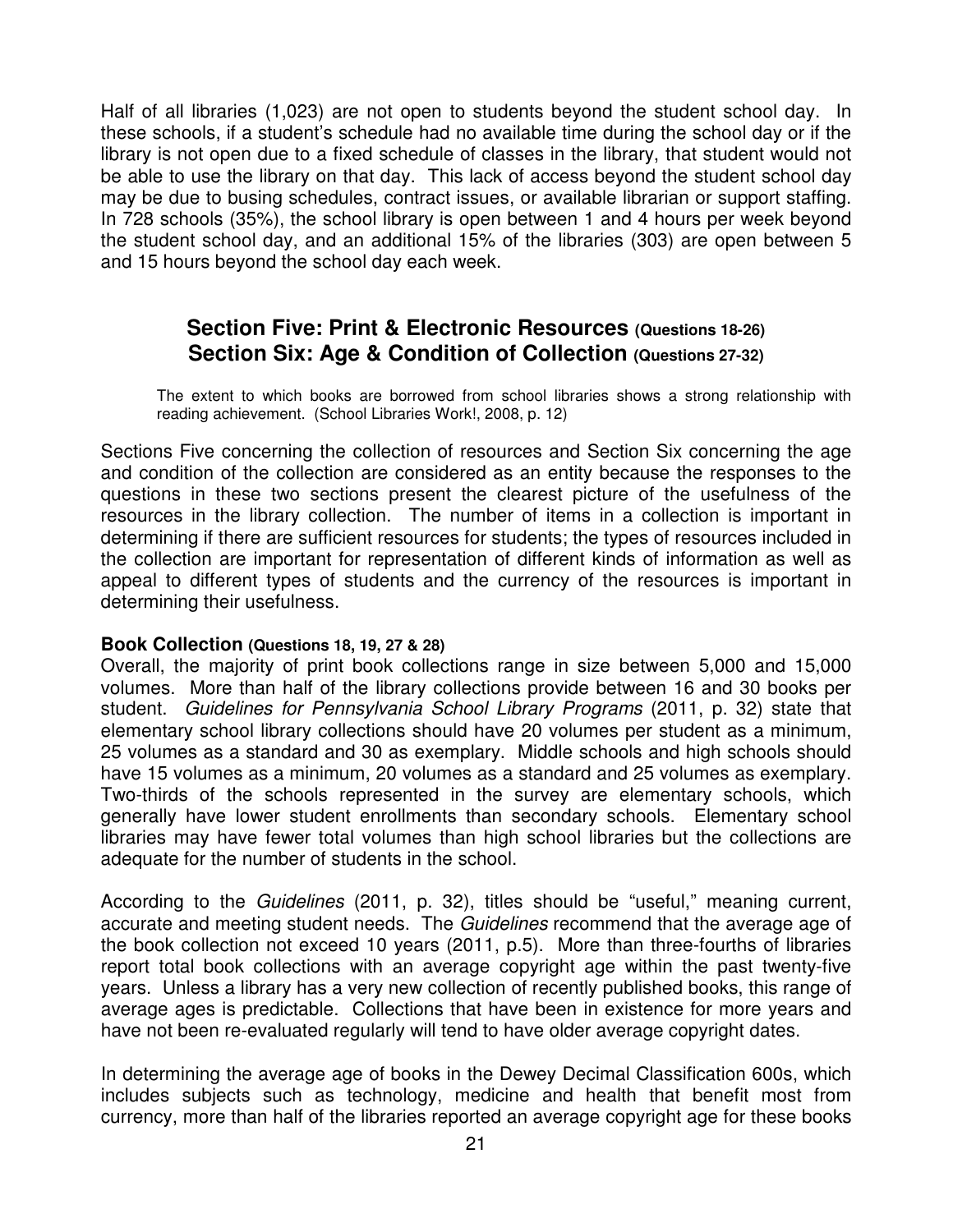as between 1990-1999, and more than 10% reported an average age of ten years or less. The Guidelines recommend that titles classified in the Dewy 600s have an average age not to exceed 5 years (2011, p. 5).

 When the first wave of high school libraries joined Access PA in 1985, school librarians were urged to re-evaluate ("weed") their collections and remove older, outdated books and other resources. When middle and elementary schools joined Access PA in following years, their librarians were urged to "weed" their collections as well so that the Access PA database of collections would be useful. Librarians were also urged to re-evaluate their collections again when automated catalogs and circulation systems were purchased. Librarians who applied for federal Library Services and Technology Act (LSTA) grants for collection development knew that their proposals would receive higher rankings if their collections were more current, another incentive to "weed" collections.

 The technology in automated circulation systems makes it possible for a librarian to calculate the average age or copyright date of an item in the collection. About 20% of respondents were unable to determine the average age of their collections because their library does not have an automated circulation system.

### **Magazines and Newspapers (Question 20)**

 Almost three-fourths of libraries subscribe to 20 or fewer magazines and newspapers, and 14% of the libraries (267) have no magazine or newspaper subscriptions. Guidelines for Pennsylvania School Library Programs (2011, p. 32) establishes a minimum number of subscriptions for elementary libraries at between 16 and 21, for middle schools at between 47 and 57 subscriptions, and for high schools at between 58 and 73 subscriptions.

 This very low number of subscriptions reported across libraries at all levels may be the result of having access to full-text periodicals through the electronic databases of POWER Library and other licensed databases prior to 2010 when the number of databases was reduced. In some libraries, the physical space used to store back issues of magazines became adapted for other uses such as housing network infrastructure. The cost of library subscriptions is one reason libraries do not subscribe to more magazines because subscription rates for schools are much higher than those for personal subscriptions. The ephemeral nature of print magazines and newspapers and high theft and vandalism rates can also be reasons. Librarians are now considering e-Subscriptions for personal computing devices like iPads. Current issues of magazines and periodicals, however, are the popular print formats for young people and provide current and regular new information for all students, especially those who are not proficient readers and who need every opportunity to practice their reading skills.

### **Electronic Resources: Licensed Databases (Questions 21 and 22)**

 Almost half of school libraries have five or fewer databases accessible for students and teachers beyond what is now offered through the reduced POWER Library. More than 25% have no licensed web-based information databases in addition to POWER Library. High school libraries report the largest number of additional databases; only 39 libraries (2%), however, have more than 31 databases that are accessible to teachers and students. students.<br>22<br>22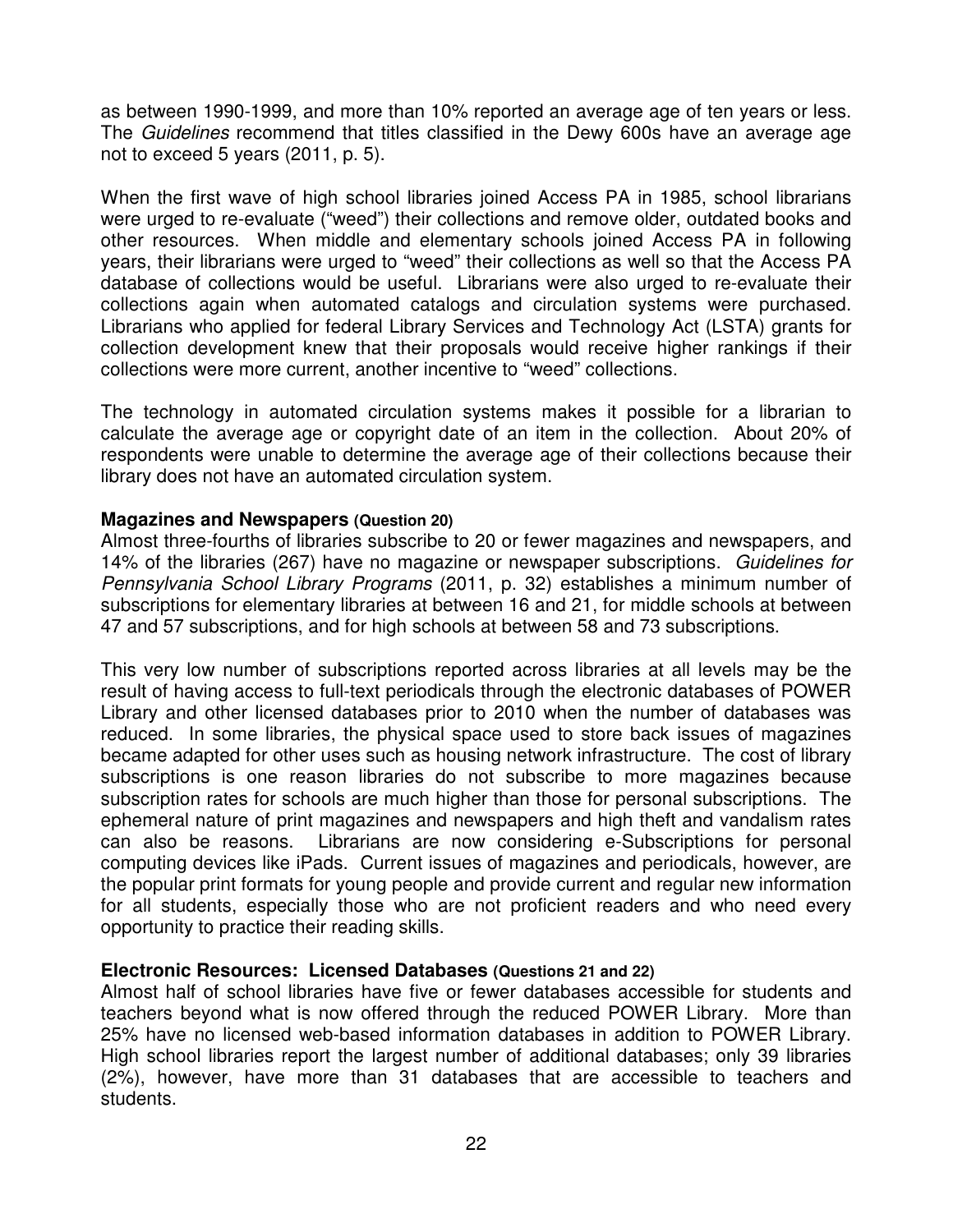The mid-year reduction in early 2010 of the Access PA and POWER Library budget from \$7.29 million to \$2.97 million has resulted in a substantial reduction in the number of databases available to students and teachers in school libraries, especially in elementary schools. The Office of Commonwealth Libraries had negotiated much-lower pricing for database licensing based on volume; a single school district must pay a much higher individual rate. When the budget was reduced and the number of licensed subscriptions had to be reduced accordingly, few school districts could afford to pay these much higher fees for individual licenses to databases. POWER Library—the great equalizer across school districts—has been diminished for all students.

### **Electronic Resources: eBooks (Question 22)**

 eBooks, a relatively new type of resource, are growing in popularity, and more and more titles are now available in this electronic format. More than three-fourths of school libraries do not provide access to eBooks, and the few that provide access are in high schools. A few school districts are able to circulate eBooks through their Online Public Access Catalog (OPAC), and a few other libraries have access through their licensed databases.

### **Video & Audio Resources Available; Average Age of Video & Audio Resources (Questions 29 & 30)**

 More than three-fourths of libraries have some video resources, and the average age of almost all of these video collections is 1995 or newer. Fewer than 20% of libraries (338) have no video resources. One-third of libraries (665) have no audio resources, and these are all in elementary schools. Audio collections tend to be newer with an average age of ten years.

### **Automated/Online Catalog Accessed within and outside Building (Questions 25 & 26)**

 More than 90% of the libraries have an automated catalog accessible within the school building. Of those schools, about 70% allow students, teachers and parents to access that catalog remotely, which makes it possible to expand access to the library collection at all times from locations within the school building and from the home.

### **Student Access to District-Funded Productivity Tools (Question 31)**

 More than three-fourths of libraries provide students and teachers access to four or more productivity tools such as Microsoft Office Suite, Adobe Creative Suite products and Inspiration and Kidspiration.

### **Student Ability to Access & Use Web-Based Collaboration Tools Based on Filtering Software (Question 32)**

 The vast majority of libraries (80%) provide students with limited access to collaboration tools such as wikis, blogs, Google Docs and Audacity because of their filtering software, and 11% of libraries provide no access to these tools to their students. It is possible that access is limited because of the way filtering protocols have been set up in the district; for example, teachers may have access to collaboration tools but students may not have access. Sometimes licensing agreements limit access; licensing at a higher cost provides greater access. School policies and limited infrastructure may also affect this access as can possible bandwidth concerns.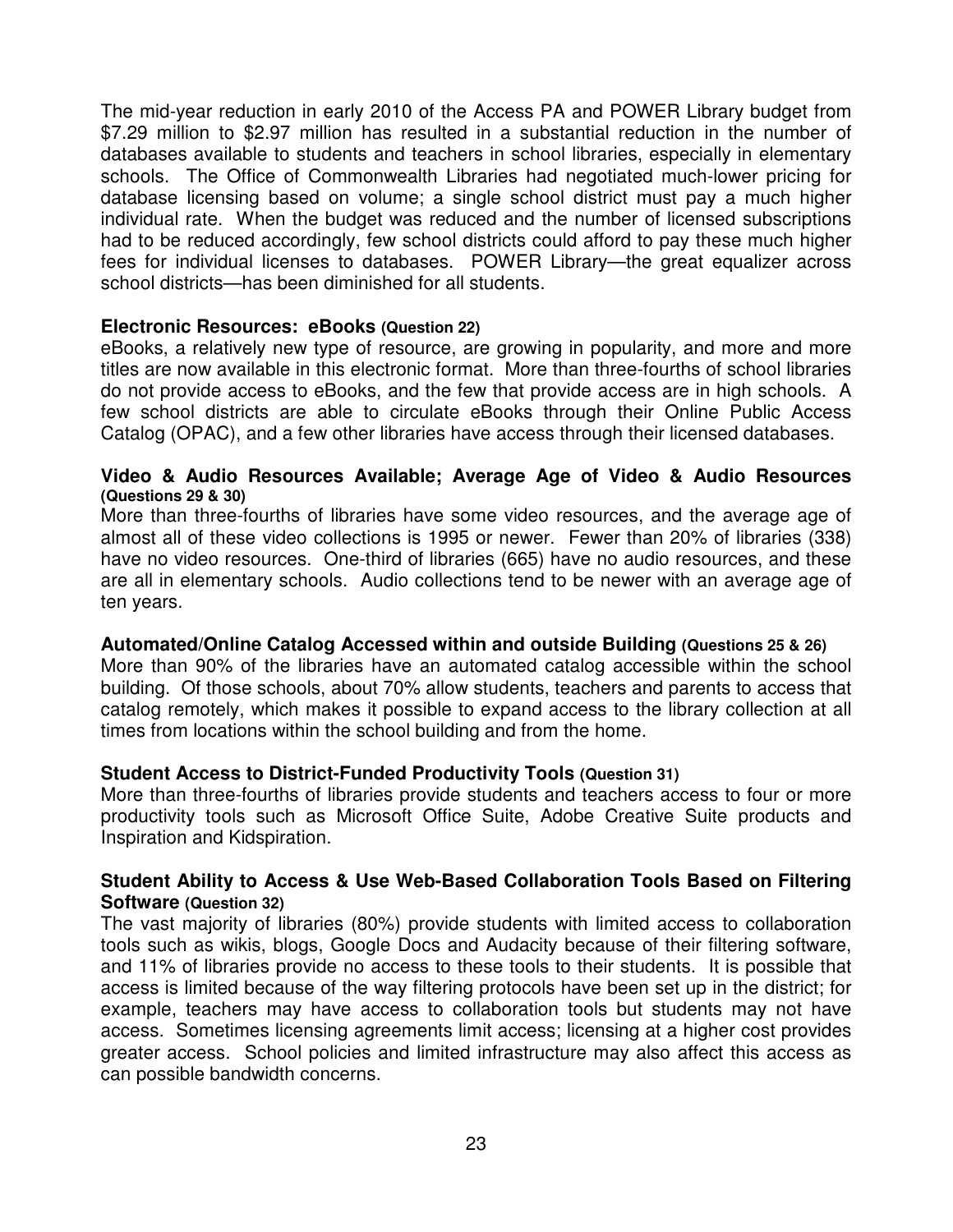### **Section Seven: Funding (Questions 33-34)**

<span id="page-26-0"></span> Resolved, that the U.S. National Commission on Libraries and Information Science (NCLIS), respectfully advises Congress that: Schools be provided with adequate resources to provide up-to-date print and nonprint materials in all school libraries. (NCLIS, 2007, School Libraries Work!, 2008, p. 3)

### **Per-Student Expenditures by the District for Library Resources (Question 33)**

 Budgets for library resources are often established by school districts on a per pupil basis. Salaries for certified librarians and support staff are not included in this budget, but rather in the personnel budget. Respondents were asked to report per pupil funding for library resources provided by their district over the ten year period from the 2000-2001 school year through the 2010-2011 school year. For this ten-year period, the largest number of libraries by far (774 or 39%) received per pupil funding for library resources from the district of between \$1 and \$10 per student, and an additional 426 libraries (21%) received district funding of between \$11 and \$15 per student.

In the 2011 Guidelines for Pennsylvania School Library Programs (p. 30) a quantitative benchmark for funding is established that represents a dollar amount per pupil rather than a fixed dollar amount:

- \$41 per pupil for elementary schools
- \$45 per pupil for middle schools
- \$50 per pupil for high schools

 Across the state, 65 schools (3%) reported district funding of \$41+ per student, meeting this "standard" guideline for district per pupil funding for library resources. The schools indicating \$41 of funding per student were overwhelmingly elementary schools. Some libraries in the \$41 to \$51+ per pupil expenditure category may have received federal grant funds for collection development and for technology that flowed through the district but were not district funds. collections of single titles purchased with Title I funds. Some schools might have counted funding for classroom

 Many respondents were not able to report district funding for the earlier years of the ten- year period. The pattern of responses in the dollar-amount categories remains consistent over the ten years, however. In every school year between 2000-2001 and 2010-2011, the largest number (774) and percent (39%) of districts provided between \$1 and \$10 per pupil for library resources. In 2010-2011, 49 districts (3%) provided no funding for library resources.

### **Change in Outside Funding (Question 34)**

 Respondents were asked if outside funding (i.e., funding not provided by the school district) had changed over the past two school years of 2010-2011 and 2009-2010. Of the schools in the survey, 586 libraries (29%) received no outside funding, whether from outside grants or from fundraising within the school. Of the remaining libraries, 394 (20%) were able to increase outside funding, while 253 libraries (13%) reported a decrease in outside funding. There was no change in outside funding in 39% of the libraries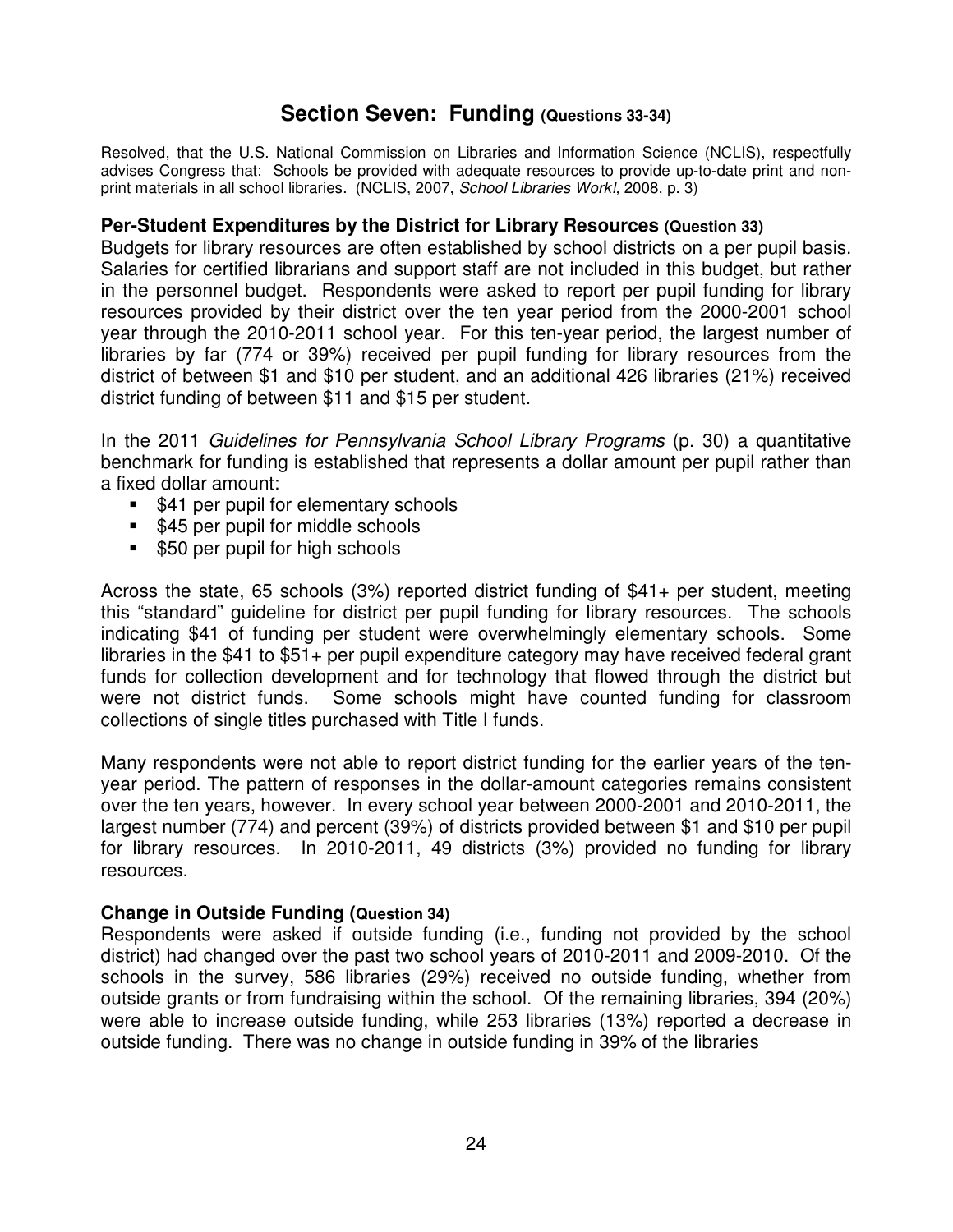### <span id="page-27-0"></span> **Section Eight: Age of Technological Equipment (Questions 35-37)**

 Where networked computers link school libraries with classrooms, labs and other instructional sites, students earn higher PSSA reading test scores. (PA Lance Study, 2000, p. 6)

### **Number of Computers Housed in Library Purchased/Leased since 2005-2006 & Purchased/Leased before 2004-2005**

 Respondents were asked to report on the availability of up-to-date, functional, Internet- connected computers for student use in the school library. Nearly three-quarters of the libraries have purchased or leased computers in the past five years; only 296 libraries (14%) did not purchase or lease any computers in the past five years. About 44% of the libraries (877) have no computers more than five years old. An additional 30% have only 1-9 older computers in the school library.

 Only 6% of students (111) do not have access to computers networked to library resources throughout the school building. Almost all students have such access, and the number of computers available throughout the school ranges between 1 computer and 300 computers, with students in more than half of the schools having access to more than 100 networked computers throughout the school building.

### **One-to-One Laptop Program (Question 38)**

 In a one-to-one laptop program, each student in the school is provided with a laptop computer for academic work that can be used at school and at home. The laptop computer is the responsibility of the student and the student's parent or guardian for the school year. These computers are usually leased because models are so frequently upgraded and wear-and-tear on the laptop is constant.

 Respondents were asked if the school had a one-to-one laptop program. One- student/one-laptop programs are not yet widespread. Only 65 schools (3%) have a one- to-one laptop program in which each student in the school is provided with a laptop computer. An examination of school websites could not verify that these schools have a one-to-one laptop program for each student in the school. Some respondents may have interpreted a one-to-one laptop program as a traveling cart with enough laptop computers for each student in a class.

### **(Analysis of responses to Section Nine of the survey—Library Services and Programs—is combined with the analysis of Section Two of the survey beginning on page 14.)**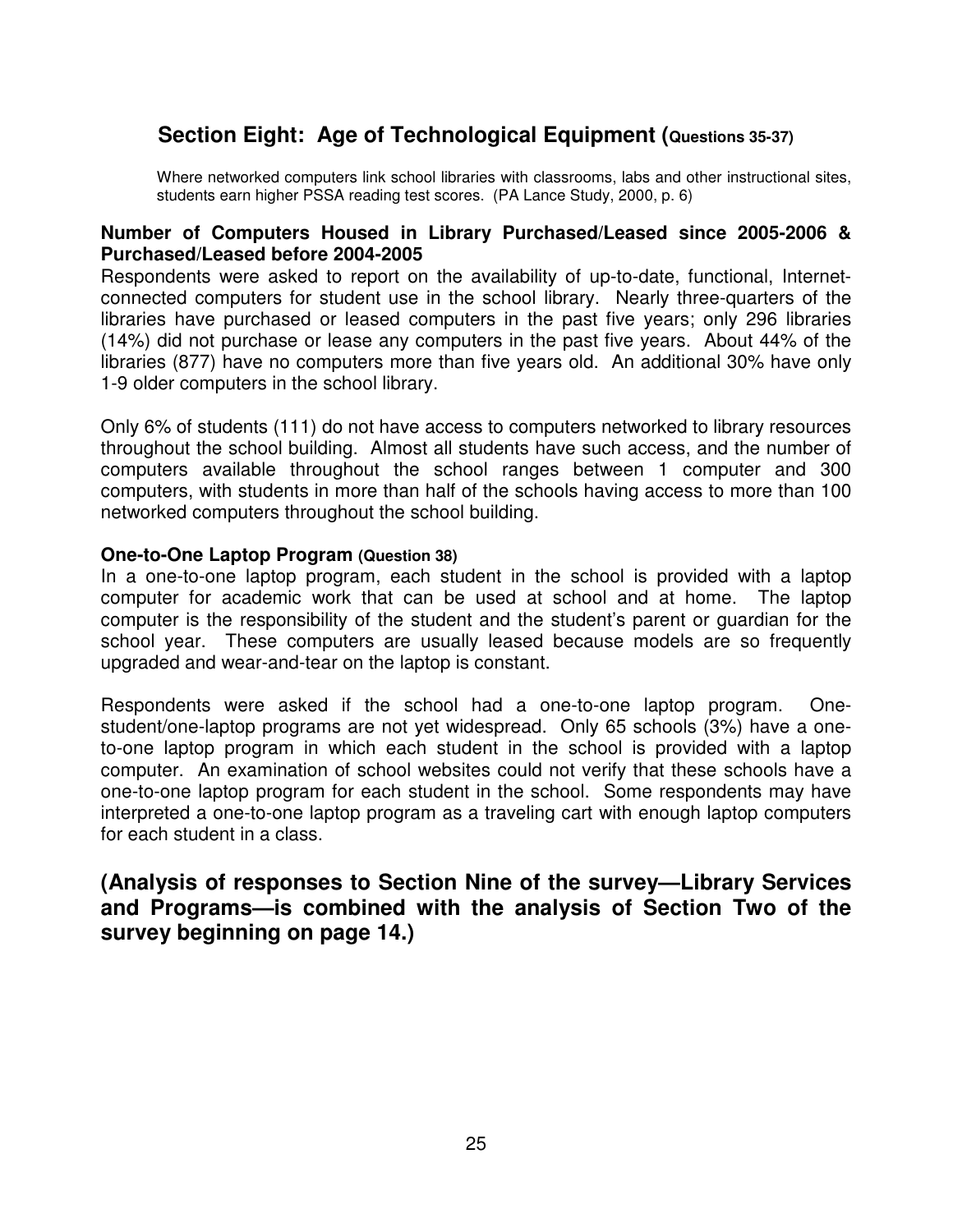### **Section Ten: Additional Aspects (Question 49)**

<span id="page-28-0"></span> Respondents were requested to assess the adequacy of the library's collection of resources in meeting the needs of specific student populations: English Language Learners (those students whose first language is not English), students with visual or physical disabilities, and students who read below grade level.

### **Resource Needs of English Language Learners (ELL):**

 There are increasing numbers of students whose first language is not English in more areas of Pennsylvania. Only 722 respondents (39%) believe their school library has adequate library resources to address the special language needs of English language learners and contains some resources written in the languages of the school's ELL students. More than 60% of respondents believe their libraries do not have adequate resources to support this student population.

### **Adaptive Technology Needs of Students with Visual Disabilities**:

 Only 565 respondents (27%) believe their libraries have adequate assistive technology for students with visual disabilities to search the collection catalog, to read or listen to books or other written materials and to perform research on a computer with an Internet connection. This is the lowest percentage of adequacy of the four identified areas perhaps because the technology requirements for helping students with visual disabilities are very specific and have real costs.

### **Resource Needs of Students Reading Below Grade Level**:

 Respondents for 1,601 libraries (77%) believe that their library provides adequate resources for students who need high-interest, low-reading-level materials. In the past few years, publishers have focused on offering these types of resources and such resources are now widely available. Few of the libraries in this survey reported more than 10 periodical subscriptions, even though magazines represent the most popular print format with young people.

### **Collection Access for Students with Physical Disabilities**:

 Respondents in 1,664 libraries (81%) indicate that their facility allows students with physical disabilities to have access to the collection. This statement does not address the adequacy of the resources themselves for these students.

### **Collection of Multi-cultural Resources:**

 The vast majority of respondents (80%) believe that their collection includes adequate resources that are multi-cultural or reflective of different cultural backgrounds.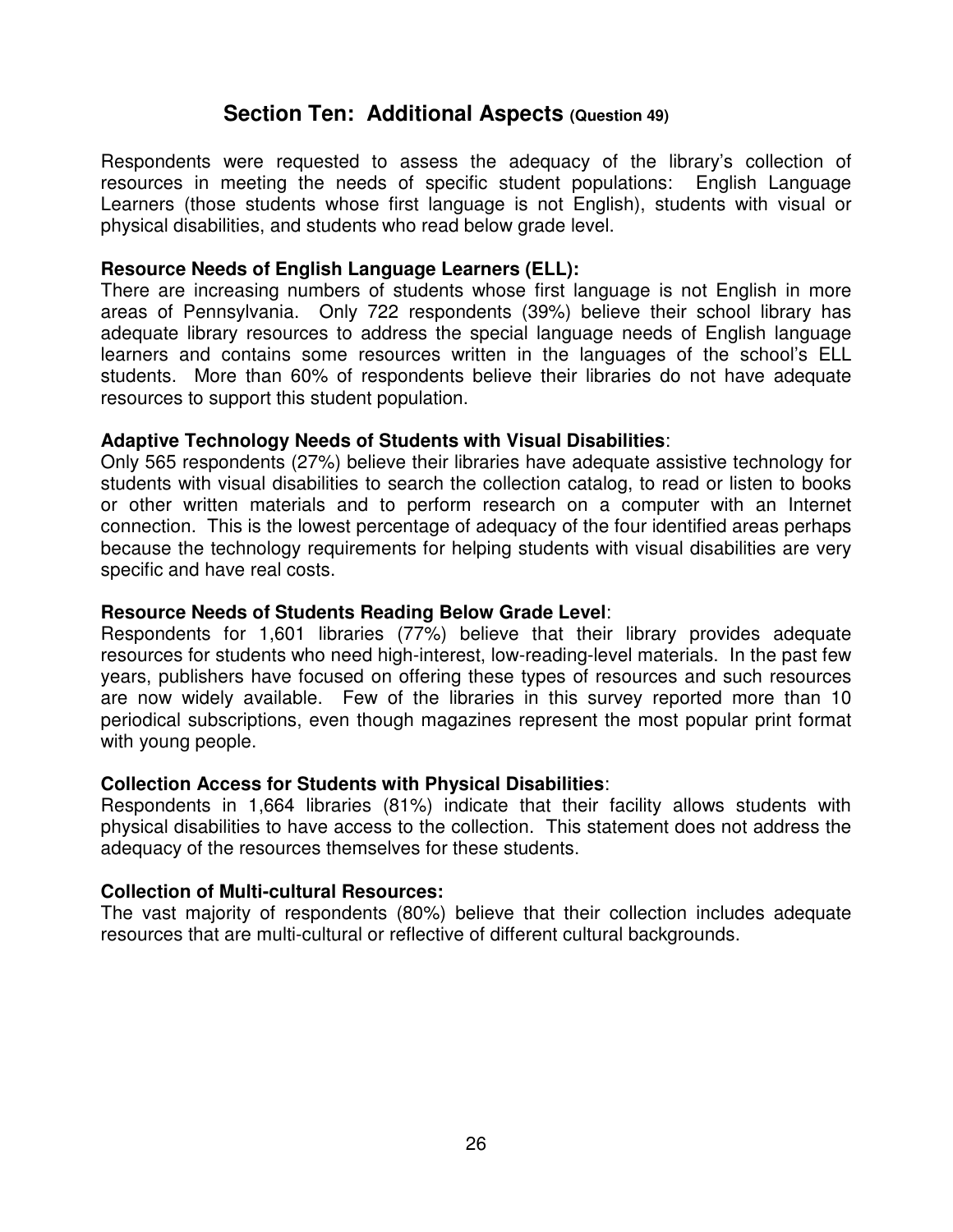### **Benchmarking Documents**

 American Association of School Librarians. **Empowering Learners: Guidelines for School Library Media Programs.** Chicago: American Library Association, 2009.

 American Association of School Librarians. **Standards for the 21-st Century Learner.** Chicago: American Library Association, 2007. URL: http://www.ala.org/aasl/standards

American Association of School Librarians. Standards for the 21<sup>st</sup>-Century Learner in Action. Chicago: American Library Association, 2009.

 American Association of School Librarians. **Libraries Count! National Longitudinal Survey of School Library Programs**. Chicago: American Association of School Librarians, 2007-2010. URL: http://www.ala.org/ala/mgrps/divs/aasl/researchandstatistics/slcsurvey/slcsurvey.cfm

 The American Association of School Librarians (AASL), the national association of more than 9,000 professional school librarians, sponsors Libraries Count!, an annual longitudinal survey open to all school libraries that provides data on the health of U.S. school library programs. The first survey was conducted in 2007, and annual results are posted each year on the AASL website. Most of the questions are tracking questions, though each year the survey includes a short series of topical questions. AASL has invited participation by state to gain greater participation. Two states—Kentucky and Georgia--now participate.

Guidelines for Pennsylvania School Library Programs. Harrisburg: Office of Commonwealth Libraries, 2011.

URL: http://pa.webjunction.org/pa-schoolguidelines/-/articles/content/116271282

 Lance, Keith Curry, Marcia J. Rodney and Christine Hamilton-Pennell. **Measuring Up to Standards:** Pennsylvania Schools. Pennsylvania Department of Education, 2000. **Standards: The Impact of School Library Programs and Information Literacy in**  Harrisburg: Pennsylvania Citizens for Better Libraries and the

URL: http://www.lrs.org/documents/lmcstudies/PA/pabrochure.pdf

 The Lance Study was conducted in 435 PA schools representing grade 5, grade 8 or grade 11 in the 1998 99 school year.

**School Libraries Work!** 3<sup>rd</sup> ed, updated 2008. New York: Scholastic Library Publishing, 2008. URL: http://listbuilder.scholastic.com/content/stores/LibraryStore/pages/images/SLW3.pdf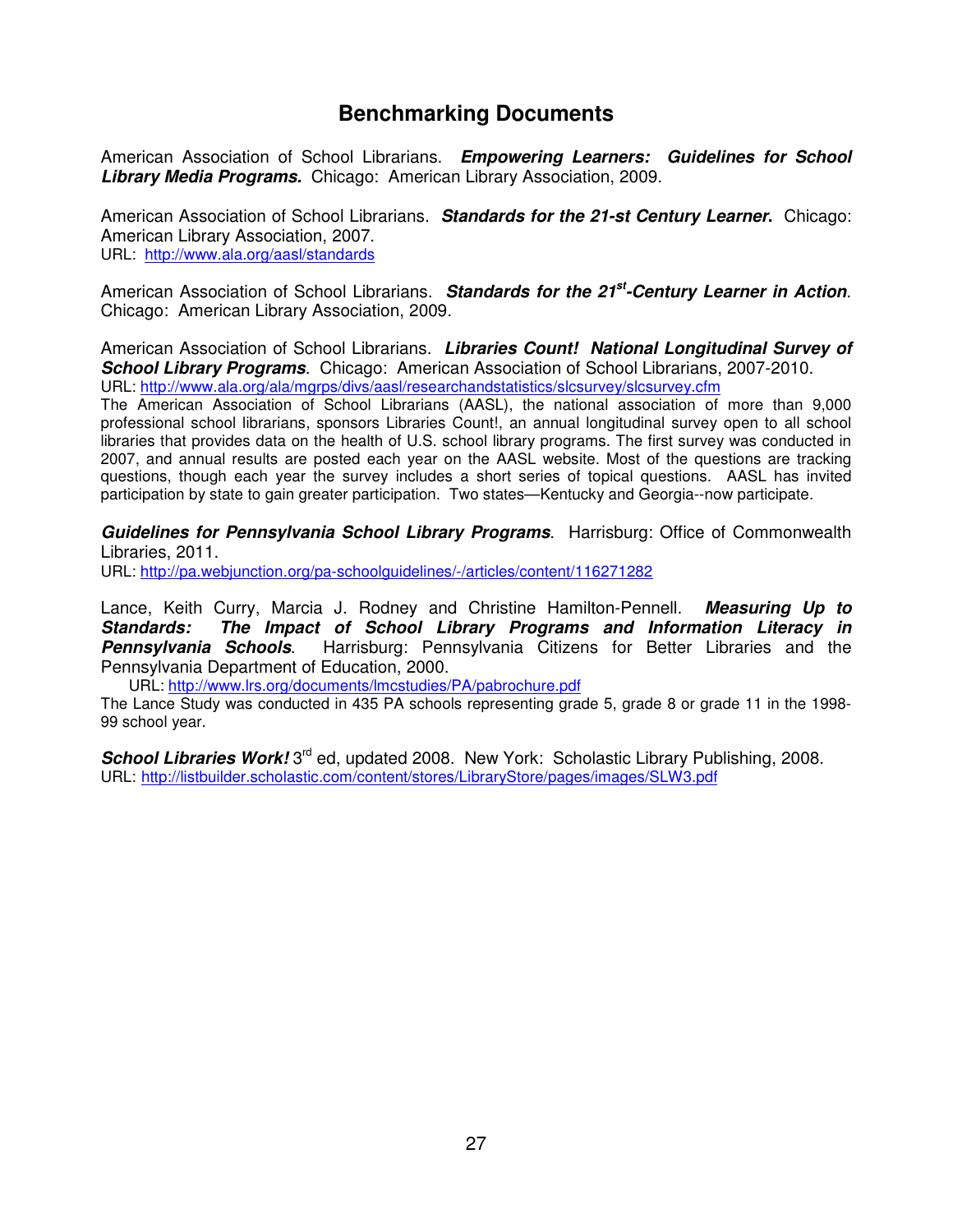### **Recommendations**

<span id="page-30-0"></span> House Resolution 987 of 2010 requests that the State Board of Education with the Department of Education make recommendations necessary or desirable to:

- 1. Improve and update public school library resources, services and facilities for all students in this Commonwealth, including recommendations for appropriate levels of resources, staffing and hours of access;
- 2. Provide all students with the school library resources, facilities, program and instruction to enable them to become successful readers, learners, researchers and consumers and producers of information;
- 3. Address school library inequities or insufficiencies affecting disadvantaged students and communities.

### **Context of Recommendations Based on National Attention to School Libraries**

 Pennsylvania is not alone in assessing the role school library programs play in student achievement. Since the turn of the 21<sup>st</sup> century, decision makers across the nation have supported the role of effective school library programs in student learning and academic achievement. In 2002, then First Lady Laura Bush hosted a White House Conference on School Libraries. She concluded the conference by stating that

 "An investment in libraries is an investment in our children's future." (http://www.laurabushfoundation.org/Close\_Remarks.html, accessed 09/05/11)

 In 2007, the U.S. National Commission on Libraries and Information Science (NCLIS) attested to Congress the need for school libraries and school librarians for all children based upon the research evidence between strong school library programs and student achievement. (School Libraries Work!, 2008, p. 3)

### **Context of Recommendations Based on Survey Results**

 The results of this survey of Pennsylvania school libraries in the 2010-2011 school year show that not every student in a publicly funded school has access to a quality library program in their school that is:

- • Staffed by both a full-time certified school librarian to collaborate with teachers and an aide;
- Open throughout the school day;
- • Supported by an adequate collection of current and useful print and electronic resources; and
- **•** Provisioned with needed technology networking infrastructure, current computing equipment and software to access information electronically.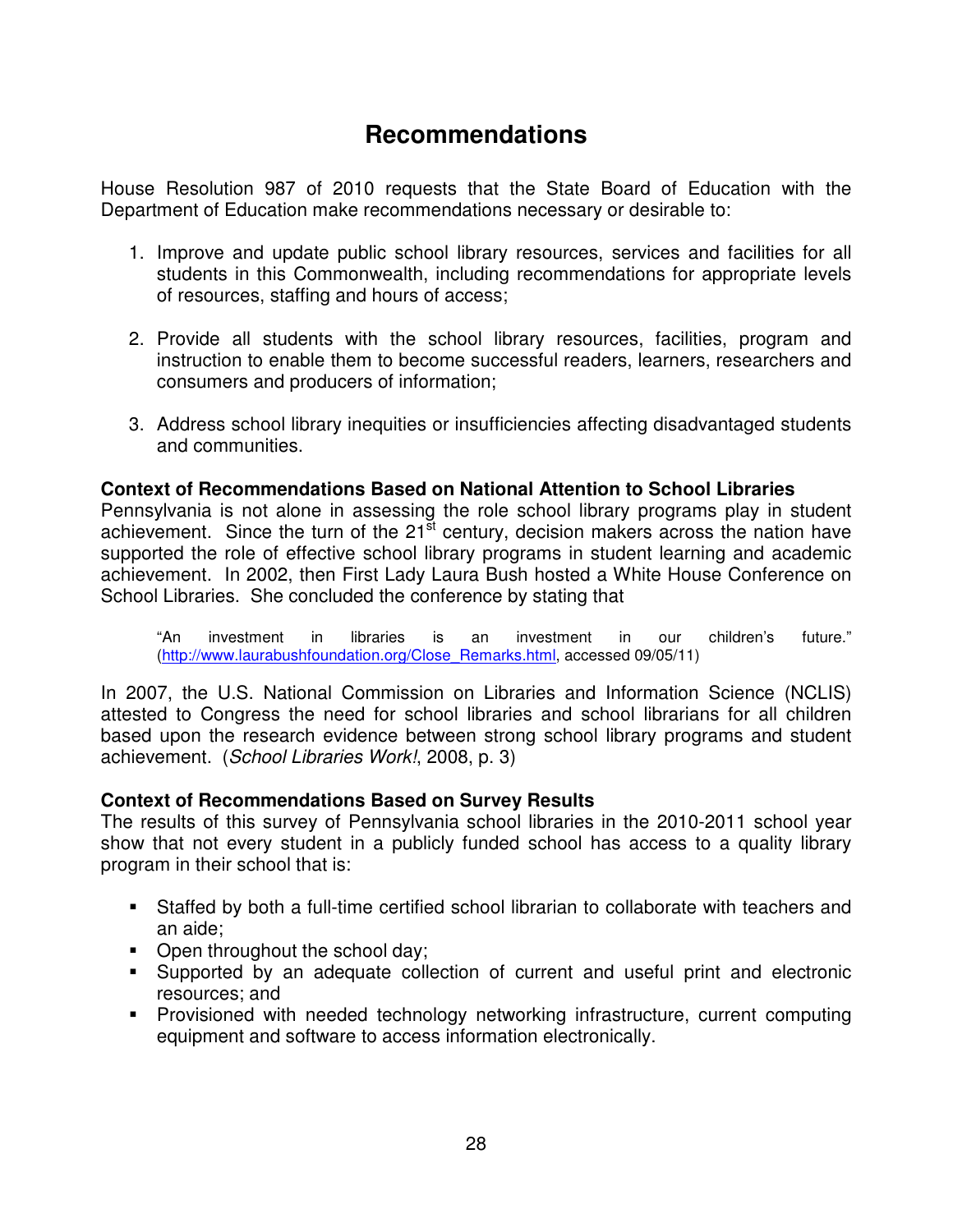### **Recommendations for the Pennsylvania Department of Education and School Entities**

 What can Pennsylvanians do to assure that public school students have access to effective library programs that will help them achieve academic success?

 Given this national attention to the role of school libraries in student learning and the intense debate over student achievement at all levels from the local to the national, one potential solution that stakeholders at all levels can consider is to draw upon research that demonstrates that an effective school library program helps students achieve academic success and strengthen all components of school library programs across the state.

 At the state level, the General Assembly of Pennsylvania, the State Board of Education and the Pennsylvania Department of Education (PDE) can shape policy. At the local level, school directors and district administrators as well as principals, teachers and librarians in schools and students, parents and community leaders can assess the effectiveness of their school library programs.

 Every decision maker and stakeholder can build on the empirical evidence amassed in research studies conducted since 1992 in Pennsylvania and in 21 other states across the country (Alaska, California, Colorado, Delaware, Florida, Idaho, Illinois, Indiana, Iowa, Massachusetts, Michigan, Minnesota, Missouri, New Jersey, New Mexico, New York, North Carolina, Ohio, Oregon, Texas, and Wisconsin) concluding that

 . . . students in schools with good school libraries learn more, get better grades, and score higher on standardized test scores than their peers in schools in schools without libraries. (School Libraries Work!, 2008, p. 4)

### **Recommendations for the Pennsylvania Department of Education**

Consider the academic benefits that would accrue to all students and teachers by:

- Restoring the Division of School Library Media Services in the Office of Commonwealth Libraries and appointing a director with appropriate education and library credentials to provide leadership and professional development for school librarians through publications and workshops for professional development and to provide guidance to school districts and to librarians attempting to assess the effectiveness of their school library programs.
- **•** Spearheading a working committee of PDE staff, school librarians, and officers of state professional associations to develop a model information literacy curriculum for school library programs to help align the 2007 Standards for the 21<sup>st</sup>-Century Learner of the American Association of School Librarians with the 2010 Common Core State Standards for English Language Arts and any additional standards that Pennsylvania may add to the Common Core. (The former Division of School Library Media Services played a leadership role in the early 2000s in helping librarians develop a model information literacy curriculum for their school districts. Now that new academic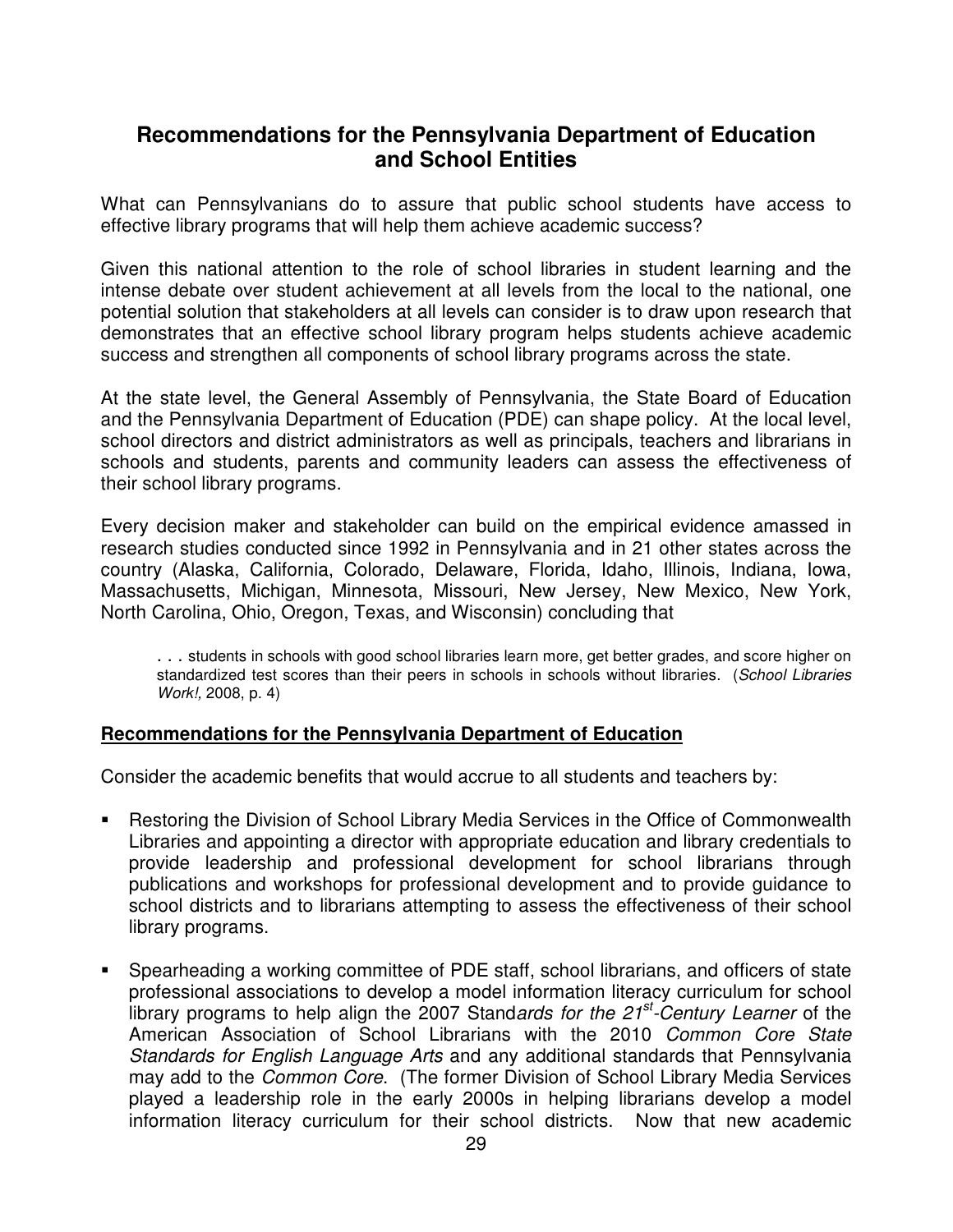standards are being implemented and new information literacy standards are in place the need for an updated model information literacy curriculum is a high priority.)

- **Encouraging district and school participation in the assessment of school library**  programs on an annual basis. This can be accomplished most easily by becoming an official state partner in School Libraries Count!, the longitudinal survey of the status of school libraries sponsored annually by the American Association of School Librarians.
- Distributing to chief school administrators through Penn\*Link and posting as a resource on the Department's Standards Aligned System web site (SAS portal) the 2011 Guidelines for Pennsylvania School Library Programs published by the Office of Commonwealth Libraries. The Guidelines provide each administrator benchmarks to use as guidance in assessing the effectiveness of the district's K-12 library program.
- • Providing specialized guidance and assistance to school districts in identifying, evaluating and using adaptive technologies needed for students with visual disabilities to access library resources.
- **•** Providing specialized guidance and assistance in identifying and evaluating resources in languages other than English for English Language Learner students.

### **Recommendations for School Entities**

Consider the academic benefits that would accrue to all students and teachers by:

- **•** Assessing the adequacy of support provided to district and school library programs for professional and support staffing, collections of resources, and technology infrastructure and computing equipment. Over a ten-year period, library budgets have decreased in purchasing power because of the increased cost of resources and licensing during this period.
- Developing and implementing in all schools a written, K-12 sequenced information literacy curriculum that is aligned with K-12 subject area curricula and with the state's academic standards and that is approved by the school's local governing board. Just as each subject area has a sequential, vertical curriculum for grades K-12, so to should the library program have such an information literacy curriculum that correlates with subject area curricula and academic standards and is integrated into subject learning activities.
- **•** Considering a move to a flexible schedule for libraries in elementary schools to allow for the all-important time needed for teachers and school librarians to plan together and to teach and assess student learning collaboratively.
- **•** Assessing the currency, usefulness and scope of the total collection of resources, including current magazines and newspapers, available to students, especially those who are English Language Learners.